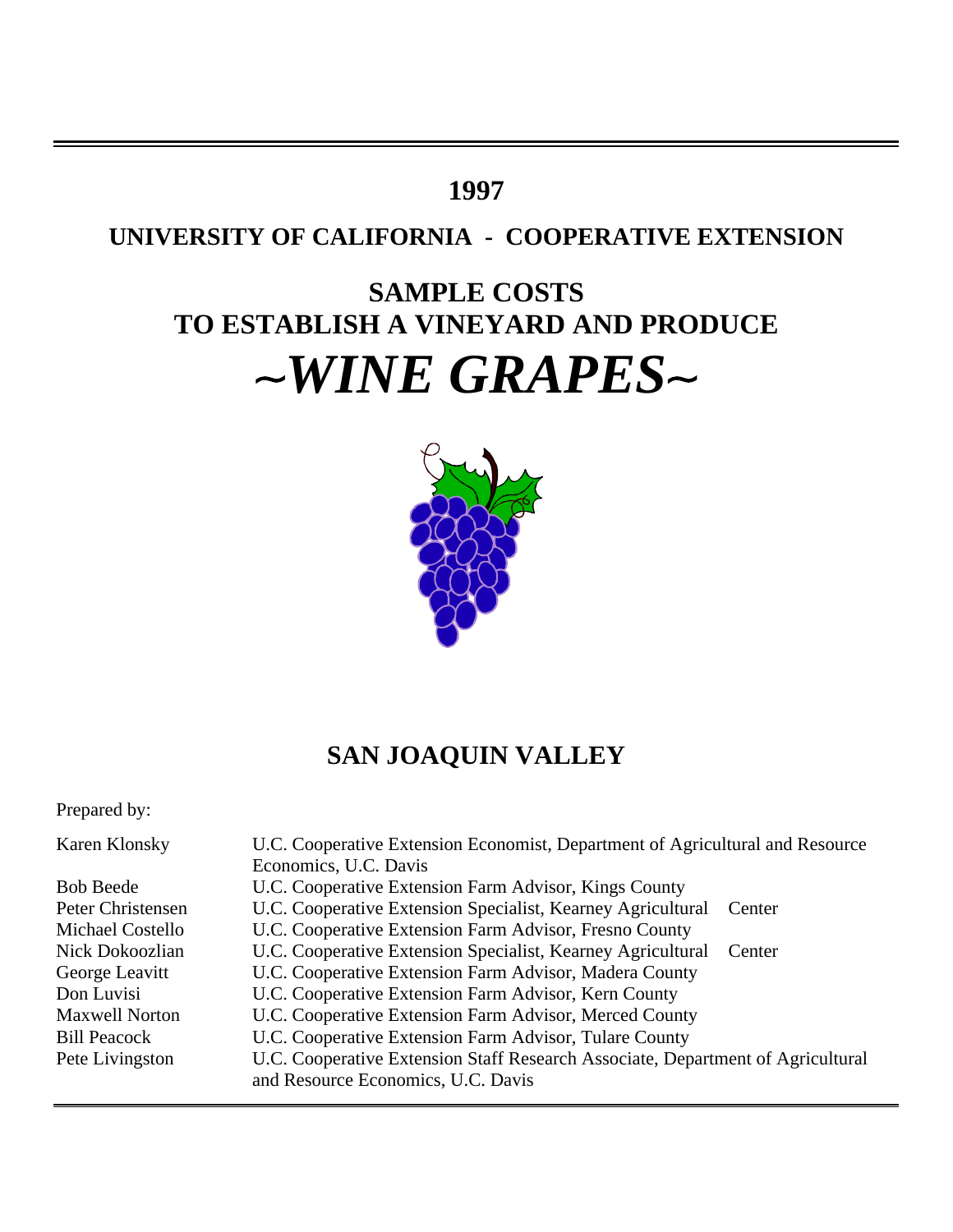## **UNIVERSITY OF CALIFORNIA - COOPERATIVE EXTENSION**

## **INTRODUCTION**

### **1997**

## **SAMPLE COSTS TO ESTABLISH A VINEYARD AND PRODUCE WINE GRAPES San Joaquin Valley**

The detailed costs for vineyard establishment and wine grape production in the San Joaquin Valley are presented in this study. The hypothetical farm used in this report consists of a total of 120 acres, 75 acres of wine grape producing acres, 40 acres are being established to grapes, and 5 acres are in farmstead, roads, and pumping stations.

The practices described in this cost study are considered typical for this crop and area. Sample costs given for labor, materials, equipment and contract services are based on current figures. Some costs and practices detailed in this study may not be applicable to your situation. The use of trade names is not an endorsement or a recommendation. A blank *Your Cost* column is also provided to enter your actual costs on Table 2. Costs Per Acre To Produce Wine Grapes and Table 3. Costs And Returns Per Acre To Produce Wine Grapes. This study is only intended as a guide and can be used in making production decisions, determining potential returns, preparing budgets and evaluating production loans.

This study consists of General Assumptions for Establishing a Vineyard and Producing Wine grapes and eight tables.

- Table 1. Sample Costs Per Acre To Establish A Wine Grape Vineyard
- Table 2. Costs Per Acre To Produce Wine Grapes
- Table 3. Costs And Returns Per Acre To Produce Wine Grapes
- Table 4. Monthly Cash Costs Per Acre To Produce Wine Grapes
- Table 5. Whole Farm Annual Equipment, Investment And Business Overhead Costs
- Table 6. Hourly Equipment Costs
- Table 7. Ranging Analysis
- Table 8. Costs And Returns/Breakeven Analysis

For an explanation of calculations used for the study refer to the attached General Assumptions, call the Department of Agricultural and Resource Economics, Cooperative Extension, University of California, Davis, California, (530) 752-3589 or call the San Joaquin Valley farm advisor in the county of choice.

This and other cost of production studies can be ordered from the Department of Agricultural and Resource Economics, U.C. Davis, or selected county Cooperative Extension offices.

The University of California is an affirmative action/equal opportunity employer

The University of California and the United States Department of Agriculture cooperating.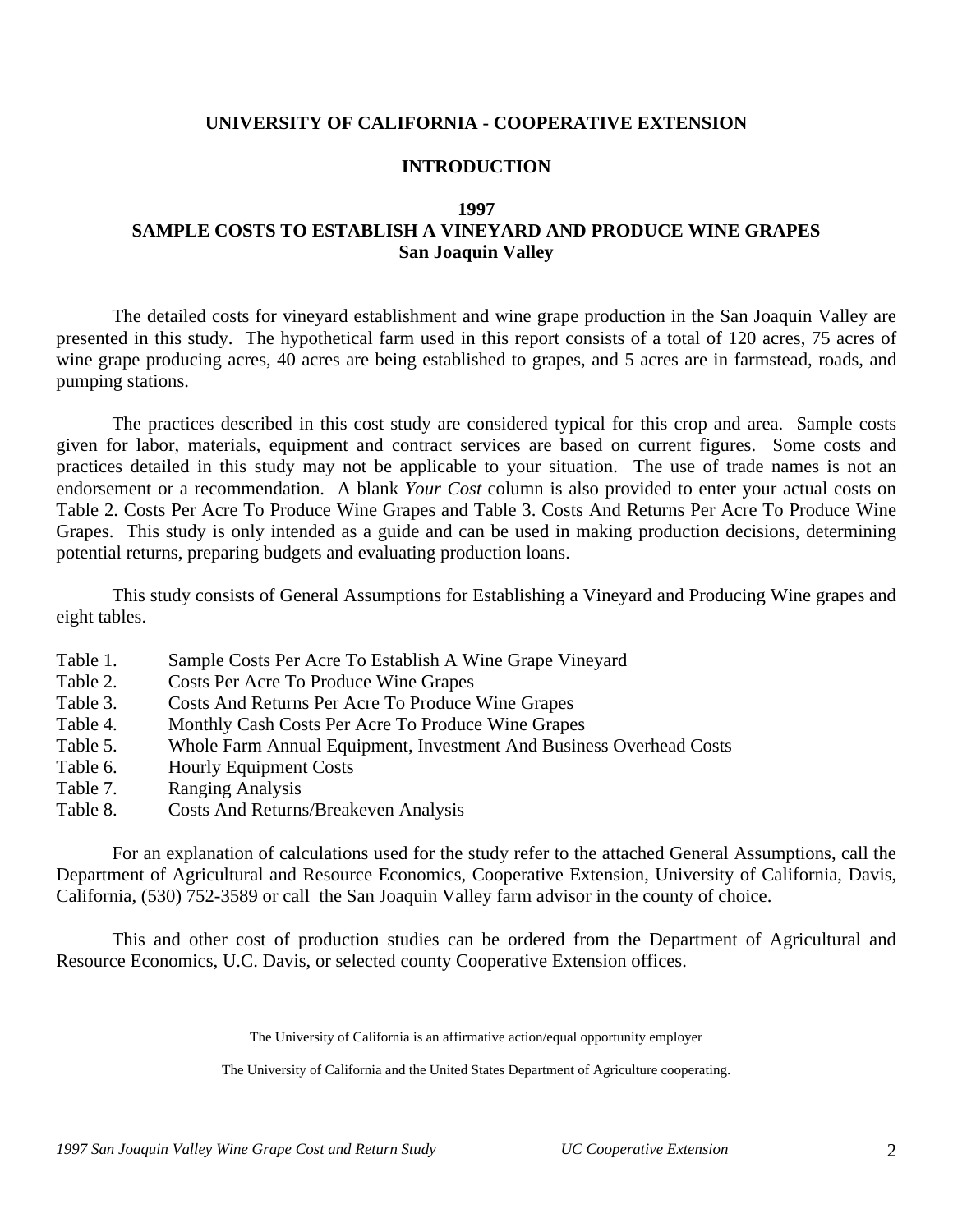## **UNIVERSITY OF CALIFORNIA - COOPERATIVE EXTENSION**

## **ASSUMPTIONS**

## **1997 SAMPLE COSTS TO ESTABLISH A VINEYARD AND PRODUCE WINE GRAPES San Joaquin Valley**

The following is a description of the assumptions pertaining to Sample Costs to Establish a Vineyard and Produce Wine Grapes in the San Joaquin Valley. Practices described should not be considered recommendations by the University of California, but rather represent production procedures considered typical for this crop and area. Some of these costs and practices may not be applicable to your situation nor used during every production year. Additional ones not indicated may be needed. Establishment and cultural practices for the production of wine grapes vary by grower and region. Variations can be significant. The practices and inputs used in this cost study serve only as a sample or guide. These costs are represented on an annual, per acre basis. **The use of trade names in this report does not constitute an endorsement or recommendation by the University of California nor is any criticism implied by omission of other similar products***.*

**Land**. The wine grape vineyard is owned, managed, and operated by the grower. The vineyard is located in the San Joaquin Valley and is situated on previously farmed land. The vineyard is comprised of 120 acres, 75 of which are producing wine grapes, and 40 acres of wine grape grapes being established. The other 5 acres are occupied by roads, irrigation systems, and farmstead. Land is valued at \$10,500 per acre. This study assumes the land was purchased. Because only 115 of the 120 acres are planted to grapes, land is valued at \$10,957 per plantable acre.

**Vines**. Grape vines are planted on a 7' x 11' spacing with 565 vines per acre during the first spring. In the second year 25 vines per acre are replanted for those lost in the first year. Vines will be trained to up the stakes during the second and third years. The grapevines are expected to begin yielding fruit in three years and then be productive for an additional 22 years.

**Trellis System**. The trellis system is a vertical two-wire design and is installed by a custom trellis company in the second year. The trellis system is considered part of the vineyard since it would be removed at the time of vine removal and is shown in the vineyard establishment costs in Table 1. The following details the trellis system installation.

Once the vineyard is laid out and planted an eight-foot wooden end post is placed at each end of the rows. In between the end posts a seven-foot steel stake is driven into the ground at the site of every vine. Two 13 gauge wires are attached vertically to the stakes. The bottom wire supports the cordon and the top wire serves for foliar support.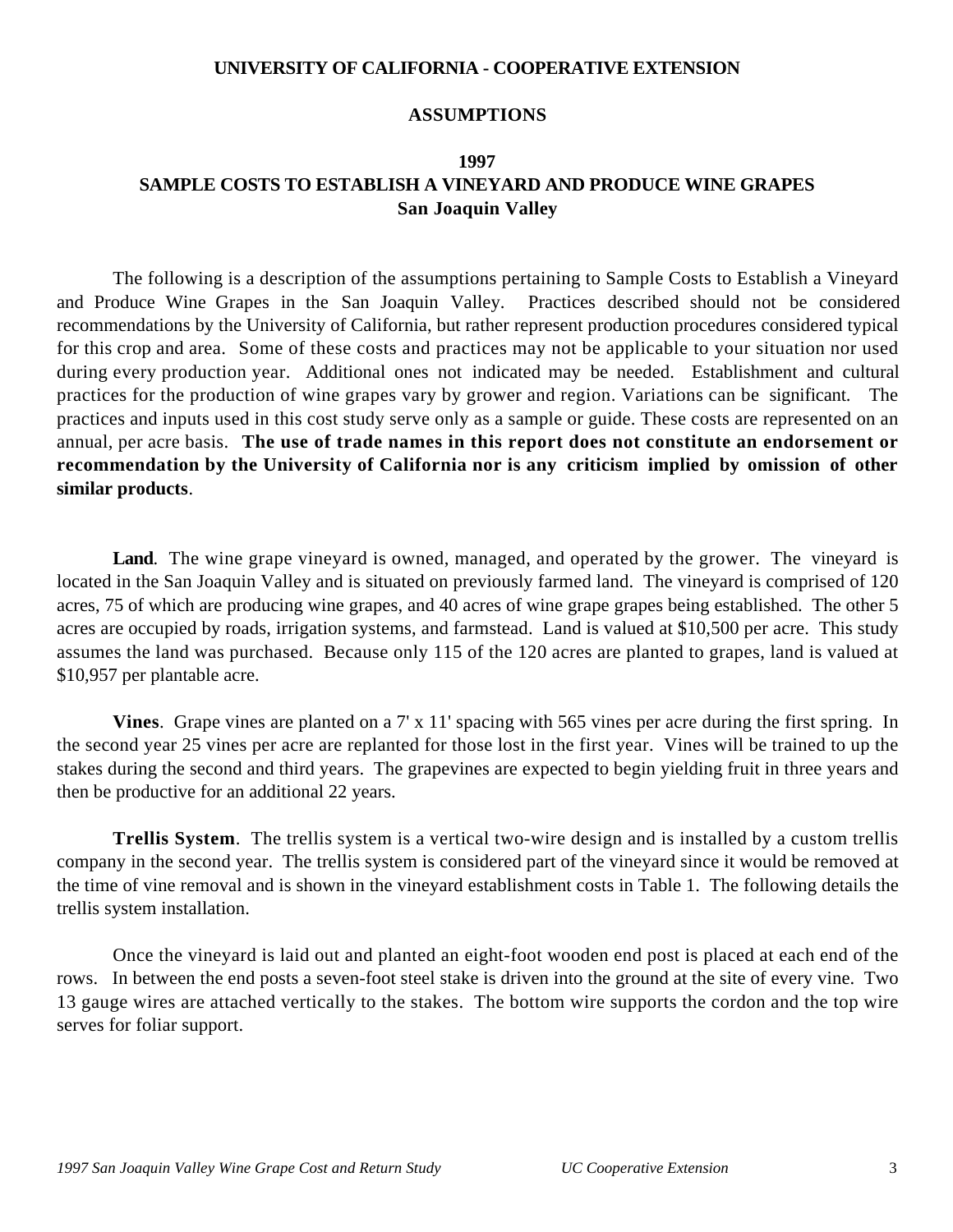**Irrigation System**. Since the vineyard is established on land previously planted to vineyards/orchards, it is assumed to have a well which will be refurbished and a new pump and motor will be installed prior to planting. The well, 40 hp motor, pump, filtration station, fertilizer tank and injector system, mainlines, valves, and the labor to renovate and install these components are included in the irrigation system cost. The irrigation system is considered an improvement to the property and has a 25 year life. Therefore, it is not found in preplant operations in Table 1, rather it is shown in the non-cash overhead sections as capital recovery cost of Tables 1-3 and the Investments portion of Table 5.

Water plus irrigator labor constitute the irrigation cost. In this study, water is calculated to cost \$5.63 per acre-inch or \$67.56 per acre-foot. The cost results from a mix of pumped and district water. The pumping cost is based on using 40 hp motor to pump from 130 feet deep over 120 acres. District water costs range from \$13 to \$46 per acre-foot or per acre. Price per acre-foot of water will vary by grower in this region depending on quantity used, water district, power cost, various well characteristics, and other irrigation factors.

Irrigations occur during the growing season from March through August and in production years includes a September postharvest irrigation. The drip irrigation lines are laid directly on the ground prior to planting. Nitrogen fertilizer is injected at the pump and flowsinto the drip line starting the first year. The amount of water applied to the vines varies through the establishment years and are shown in Table A.

|      | Table A. Applied Irrigation Water |           |
|------|-----------------------------------|-----------|
| Vear | Number of Months                  | AcIn/Year |
|      |                                   |           |
|      |                                   |           |
|      |                                   |           |

## **ESTABLISHMENT CULTURAL PRACTICES**

This vineyard is established on ground that had previously been planted to vineyards or orchards. The land is assumed to be fairly level. The practices described below represents only the hypothetical vineyard in this study and may not be appropriate to your circumstance.

**Site Preparation**. The land subsoiled twice to a depth of 2-3 feet breaking up any underlying hardpan to improve root and water penetration. Afterwards the ground is disced twice to break up large clods of soil smoothing the ground in advance of leveling. Leveling consists of three passes with a landplane. The bare ground is fumigated, untarped, to control soil nematodes and pathogens. All of the land preparation operations are contracted out to commercial companies. Most operations that prepare the vineyard for planting are done in the year prior to planting, but costs are shown in the first year. All operations that prepare the vineyard for planting are done in the year prior to planting, but costs are shown in the first year in Table 1.

**Planting**. Planting the vineyard starts by laying out and marking vine sites in late winter. Holes are dug and vines are planted. Soon afterward a postplant, pre-emergent, residual herbicide is applied for weed control through most of the first year growing season. In the first year 25 vines per acre die and are replaced in the second year.

**Training and Pruning**. Training and pruning systems can vary depending on cultivar, rootstock, and soil type. Bilateral cordon training and spur pruning are most commonly practiced. Quadrilateral cordon training requires the addition of a crossarm.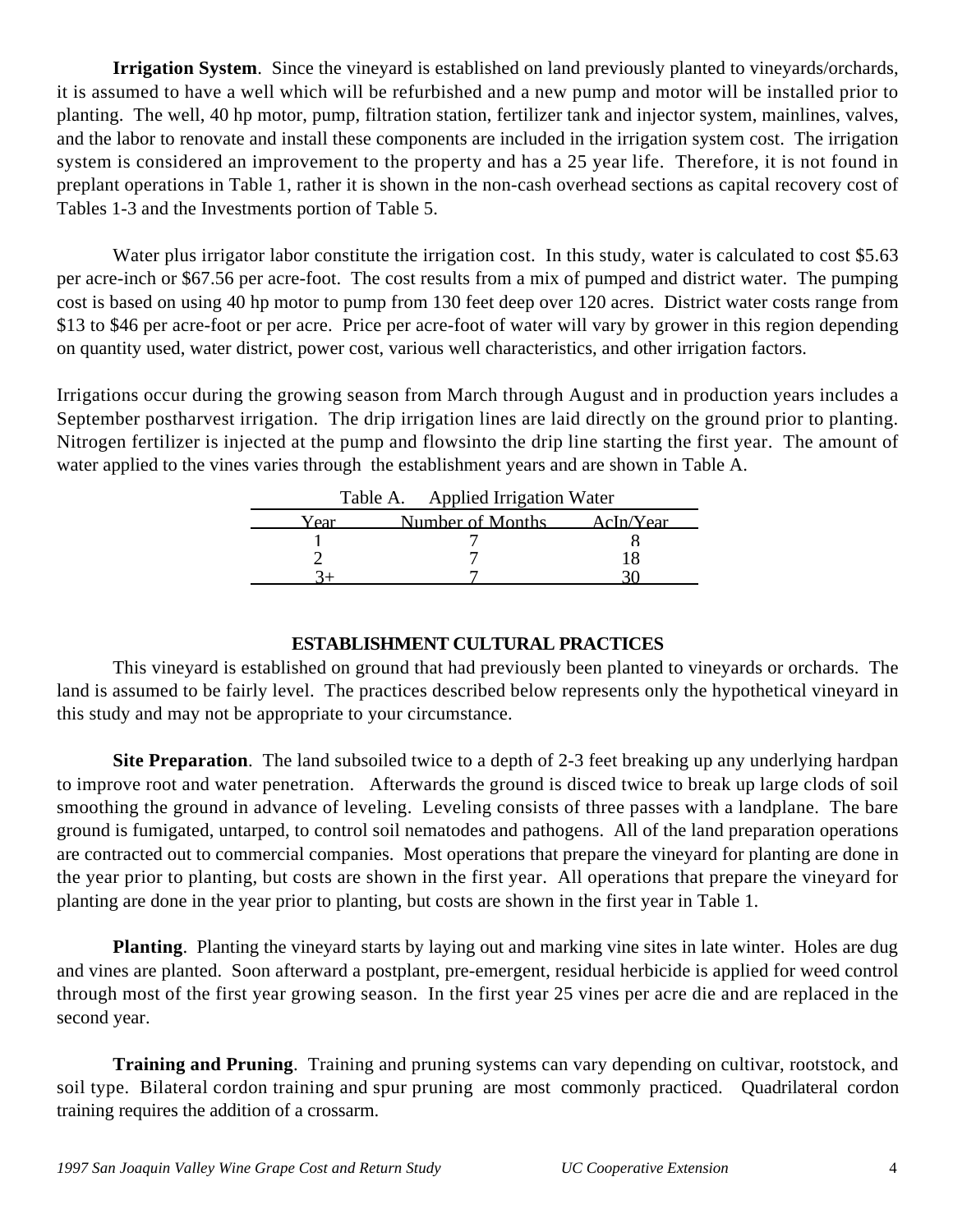Training is the selection of the main shoot and its upper laterals or branches that form the trunk and cordon. They are tied to the stake and cordon wire while unwanted shoots are removed, including any suckers arising from the rootstock. This is usually performed in the second year.

As the vines mature and grow larger, pruning costs increase and training costs decrease. Training continues only through the third year and requires a quarter of the labor-hours the second year needed. Suckering and retying require the majority of the time involved and continue throughout the life of the vineyard.

**Insect and Arthropod Management**. Insects and mites are managed by using integrated management techniques beginning the first year. Pest populations are monitored to determine when an economically damaging level will occur and which control method to use. From the third year on an insecticide is sprayed in May to manage omnivorous leaf roller (OLR), another treatment is made in July to control leafhoppers.

**Disease Management**. There are many pathogens that attack grapevines, but powdery mildew is the major disease treated for in this study. A dusting and spraying program for powdery mildew control begins the third year with two applications of sulfur dust and increases to four after the third year. Also in the third year, two wettable sulfur treatments are made with one mixed in the OLR spray. A sterol inhibitor is applied for additional mildew control in beginning in the third year. All applications are made using a 75 HP tractor and an air-blast sprayer.

**Vineyard Floor Management**. Weed control in the vine row and middles are managed with multiple discings, mowing, and herbicides. In the first year the row middles are disced twice and mowed twice from March through July. One discing is practiced in February to incorporate the shredded prunings and to prepare the soil for frost protection. The middles are then mowed four times from the late spring through fall. The vine rows are strip sprayed with different combinations of pre-emergent herbicides during winter each year. The sprayed strip amounts to only 30 percent of the total acreage.

**Fertilization**. A liquid nitrogen fertilizer is injected into the irrigation system beginning in the first year at five pounds of N per acre. The amount of nitrogen applied each year increases and is shown in Table B. The labor to set up and monitor the injection is included in the fertilization cost.

| Table B. Applied Nitrogen Per Acre |             |  |  |  |  |
|------------------------------------|-------------|--|--|--|--|
| Year                               | Pounds of N |  |  |  |  |
|                                    |             |  |  |  |  |
|                                    | 10          |  |  |  |  |
|                                    | 20          |  |  |  |  |
|                                    |             |  |  |  |  |

**Establishment Cost**. The establishment cost is the sum of the costs for land preparation, trellis system, planting, vines, cash overhead and production expenses for growing the vines through the first year that grapes are commercially harvested (year three). It is used to determine the non-cash overhead expense, capital recovery cost, during the production years. The total accumulated net cash cost in Table 1, in the third year represents the establishment cost. For this study the cost is \$4,105 per acre or \$307,875 for the 75 producing acres. The establishment cost is ammortized over the remaining 22 years the vineyard is in production.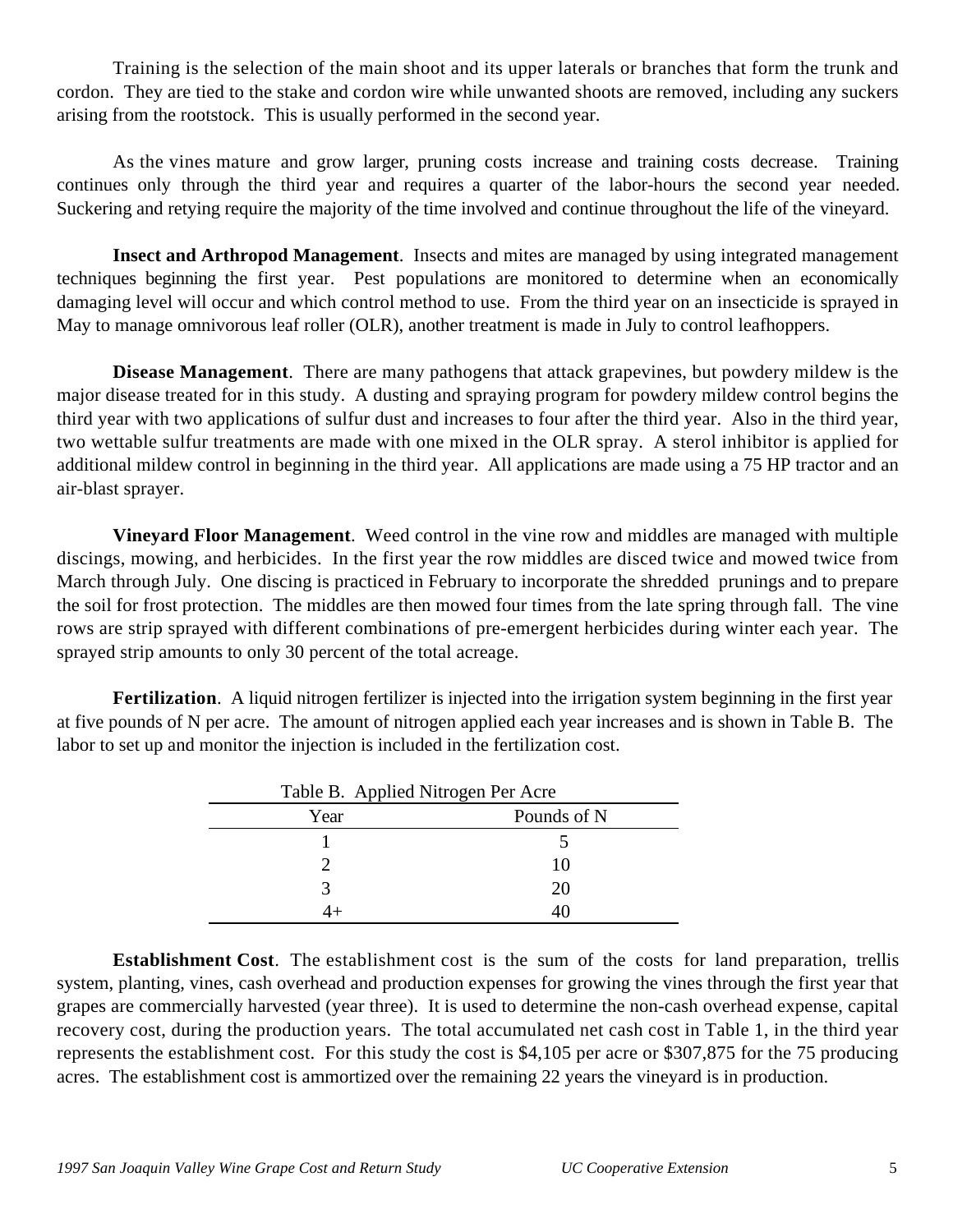## **PRODUCTION CULTURAL PRACTICES**

**Pruning and Suckering.** Pruning is done during the winter months and the prunings are shredded and disced in the row middles. Suckers are removed from the trunks each year.

**Vineyard Floor Management**. Herbicides and cultivation are use to manage the vineyard floor and control weeds. Four mowings are done in March through August. Vine row weeds are controlled with a preemergent herbicide mix applied as a strip spray during the winter. Escaped weeds are treated with a spot spray of a contact herbicide during the summer.

**Fertilization**. 40 pounds per acre of a liquid nitrogen fertilizer is injected into the drip irrigation system in five pound, weekly increments during May and June. Neutral zinc is applied to the foliage to prevent zinc deficiencies and is combined with the May mildew control spray.

**Irrigation**. Irrigation labor hours include servicing clock and filters, set-up and injection of chemicals (fertilizers and cleaning compounds), checking, replacing, and repairing drip lines and laterals.

**Insect and Arthropod Management**. Pest management techniques used to control insect and disease problems in the last year of vineyard establishment are the same practices used in the production years. OLR, leafhoppers, and mites are the three pests treated for at maturity in this study. OLR is treated for in May when the insecticide is combined with the May SI spray. Separate mite and leafhopper treatments are made in June.

**Disease Management**. Powdery mildew is treated beginning in April with two applications of wettable sulfur. The first wettable sulfur treatment is mixed with fixed copper. Four applications of sulfur dust are made in May and June. Two sterol inhibitor (SI) treatments are made; one in May and the second in June. The May SI spray is applied with the OLR control spray. Neutral zinc is also added during the bloom spray. All of the insect and fungicide sprays are made using a 75 HP tractor and orchard sprayer.

Pesticides, rates, and cultural practices mentioned in this cost study are a few of those listed in the publications *UC IPM Pest Management Guidelines, Grapes* and *Grape Pest Management*. Written recommendations are required for many pesticides and are made by licensed pest control advisors. For information and pesticide use permits, contact the local county Agricultural Commissioner's office. For additional production information contact one of the San Joaquin Valley viticulture farm advisors.

**Harvest**. Harvesting begins the third year. In this cost study, the vineyard contracts to have the grape crop custom harvested at a rate of \$45 per ton. Hauling the wine grapes to the processor is included in the \$45 per ton harvest cost.

**Yields**. Wine grapes begin bearing an economic crop in the third year after planting and reaches maturity in the fourth year. A yield of 6 ton per acre is used in the third year and 10 tons per acre in production years.

**Prices**. Prices per ton for wine grapes are determined by variety, quality, and materials othre than grapes. A projected price of \$325 per ton of grapes is used in this study.

**Risk**. Risk is caused by various uncertainties including production, price, and financial. Examples of these are disease damage, decrease in price, and increase in interest rates. The risks associated with producing wine grapes in the San Joaquin Valley should not be underestimated.

*1997 San Joaquin Valley Wine Grape Cost and Return Study UC Cooperative Extension* 6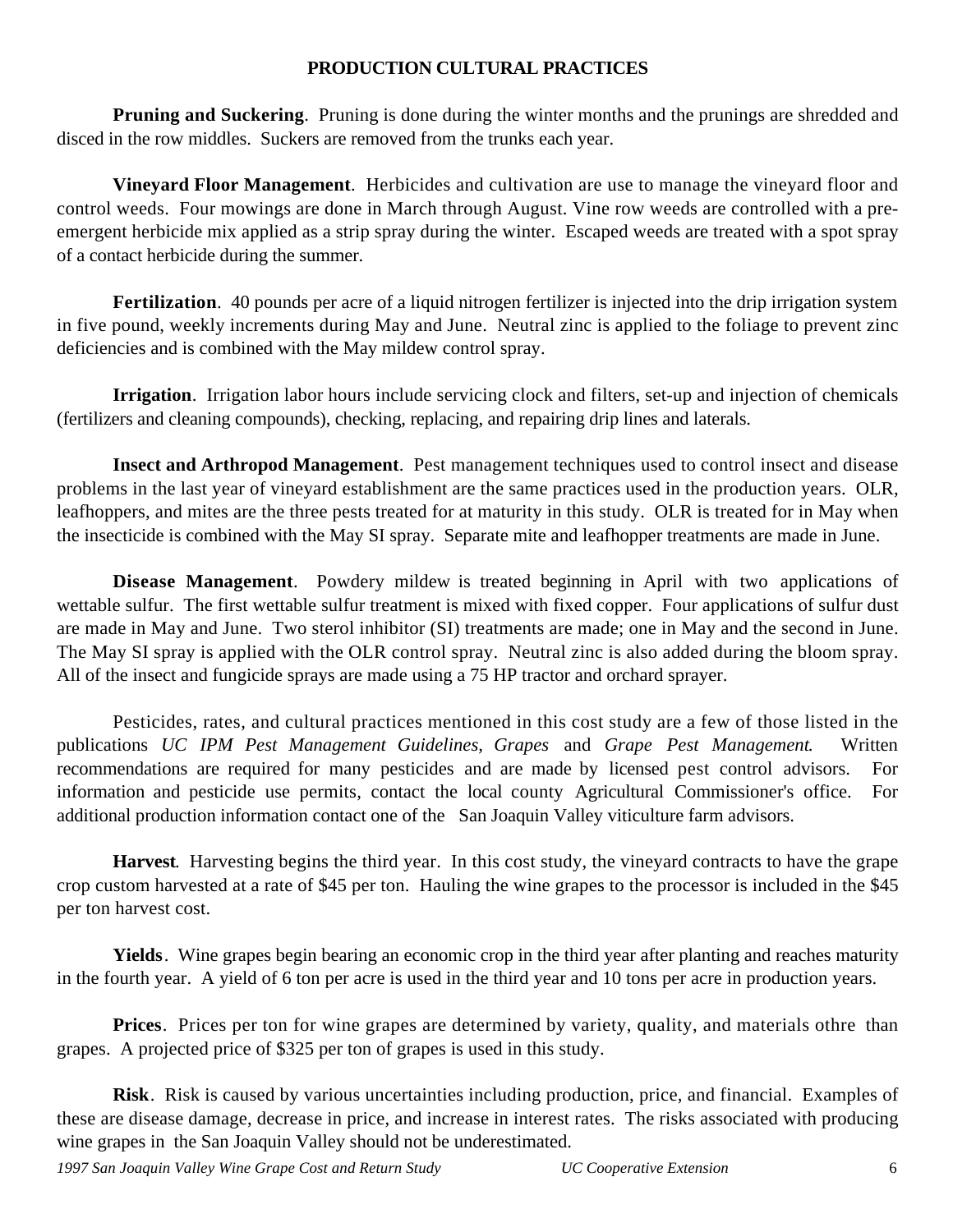While this study makes every effort to model a production system based on typical, real world practices, it cannot fully represent agronomic, market, and financial risks which affect the profitability and economic viability of wine grape production. Additionally, establishment of vineyards and the equipment required to properly handle the fruit is very capital intensive. Growers should consider all of the agronomic and economic risks before committing resources to establishment and production in this region.

Labor. Hourly wages for workers are \$6.50 and \$5.75 per hour for machine and non-machine workers, respectively. Adding 34% for Workers Compensation, Social Security, Medicare, insurance, and other possible benefits gives the labor rates shown of \$8.71 and \$7.71 per hour for machine labor and non-machine labor, respectively.

On September 1, 1997, the minimum wage increased from \$5.00 per hour to \$5.15 per hour and will be \$5.75 per hour by March 1, 1998. The wage rates for non-machine labor used in this study reflects the March 1, 1998 rate. Growers using wage rates different from those shown in this report may adjust their labor costs by subtracting or adding the appropriate amounts.

Labor time for operations involving machinery are 20% higher than the operation time given in Table 2 to account for the extra labor involved in equipment set up, moving, maintenance, work breaks, and field repair. Wages for a manager are not included as a cost. Returns above total costs is considered a return to management and risk.

**Cash Overhead**. Cash overhead consists of various cash expenses paid out during the year that are assigned to the whole farm, not to a particular operation. These costs include property taxes, interest on operating capital, office expense, liability and property insurance, and equipment repairs.

*Property Taxes.* Counties in California charge a base property tax rate of 1% on the assessed value of the property. In some counties special assessment districts exist and charge additional taxes on property including equipment, buildings, and improvements. For this study, county taxes are calculated as 1% of the average value of the property. Average value equals new cost plus salvage value divided by 2 on a per acre basis. The salvage value for land is equal to the purchase price because land does not depreciate from use.

*Interest On Operating Capital*. Interest on operating capital is based on cash operating costs and is calculated monthly until harvest at a nominal rate of 10.00% per year. A nominal interest rate is the going market cost of borrowed funds. The interest rate is from Production Credit Association in California.

*Insurance*. Insurance for farm investments vary depending on the assets included and the amount of coverage. Property insurance provides coverage for property loss and is charged at 0.713% of the average value of the assets over their useful life. Liability insurance covers accidents on the farm and costs \$526 for the entire farm.

*Office Expense*. Office and business expenses for 120 acres are estimated at \$4,500 annually or \$39 per planted acre. These expenses include office supplies, telephones, bookkeeping, accounting, legal fees, road maintenance, etc.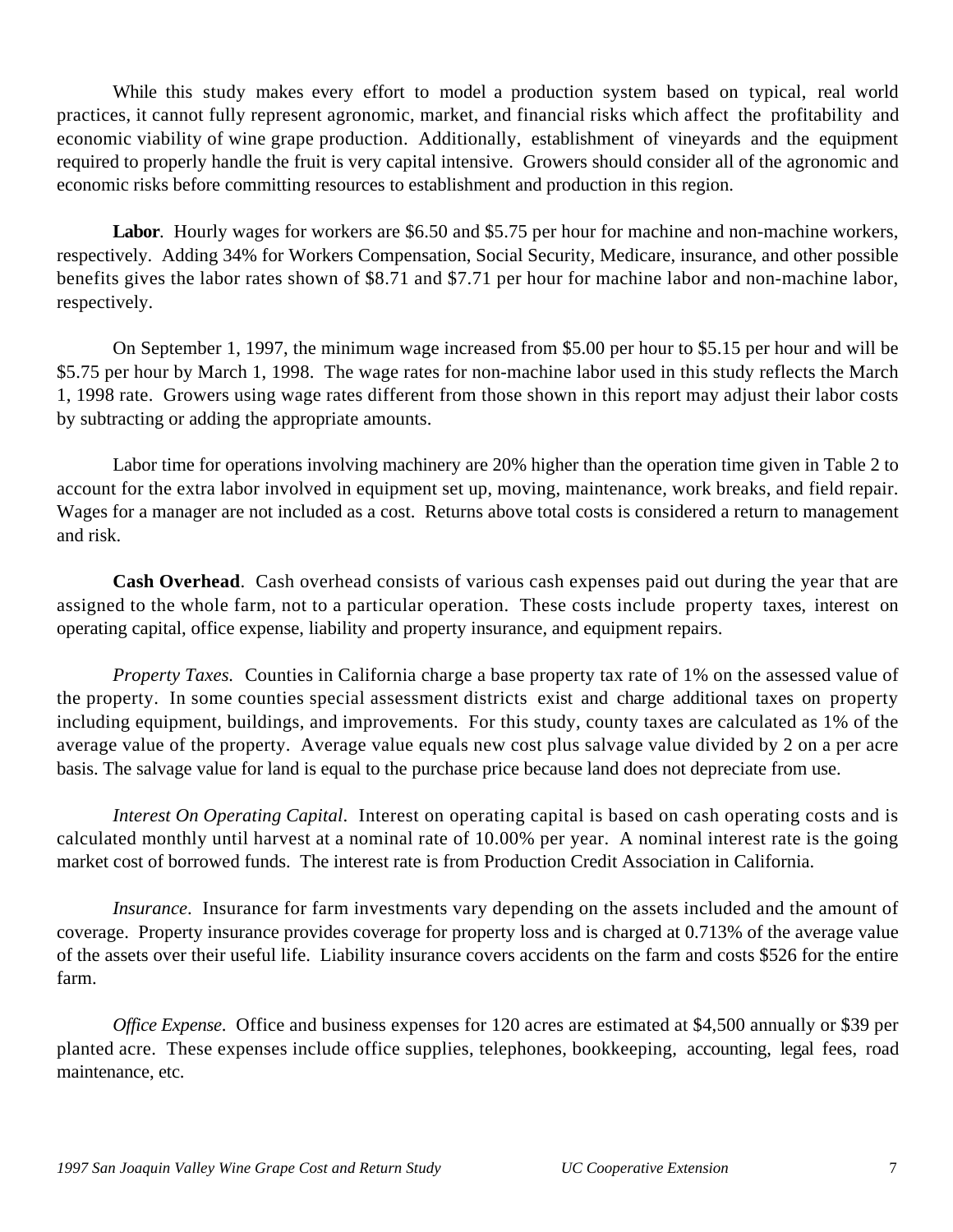**Non-cash Overhead**. Non-cash overhead is calculated as the capital recovery cost for equipment and other farm investments. Although farm equipment used on vineyards in the San Joaquin Valley may be purchased new or used, this study shows the current purchase price for new equipment. The new purchase price is adjusted to 60% to indicate a mix of new and used equipment. Annual ownership costs for equipment and investments (Tables 1-3 and 5) equal the capital recovery cost for investments on an annual per acre basis.

*Capital Recovery Costs*. Capital recovery cost is the annual depreciation and interest costs for a capital investment. It is the amount of money required each year to recover the difference between the purchase price and salvage value (unrecovered capital). Put another way, it is equivalent to the annual payment on a loan for the investment with the downpayment equal to the discounted salvage value. This is a more complex method of calculating ownership costs than straight-line depreciation and opportunity costs, but more accurately represents the annual costs of ownership because it takes the time value of money into account. The calculation for the annual capital recovery costs is taken from the publication *Farm Management* (Boehlje and Eidman) and is as follows.

> *Purchase* − *Salvage* × *Recovery* Pr*ice Value Factor Capital*  $\overline{\phantom{a}}$  + *Salvage* × *Interest Value Rate*

**Salvage Value**: Salvage value is an estimate of the remaining market value of an investment at the end of its useful life. It is calculated differently for different investments. For farm machinery (i.e., tractors and implements) the remaining value is a percentage of the new cost of the investment. The calculation for the annual capital recovery costs is as follows.

## *New Price*  $\times$  *%Remaining Value*

Salvage value for other investments including irrigation systems, buildings, and miscellaneous equipment is zero. The salvage value for land is equal to the purchase price because land does not depreciate from use. The purchase price and salvage value for certain equipment and investments are shown in Table 5.

*Capital Recovery Factor*. Capital recovery factor is the amortization factor or annual payment whose present value at compound interest is 1. It is the function of the interest rate and years of life of the equipment.

*Interest Rate*. The interest rate of 8.25% used to calculate capital recovery cost is the United States Department of Agriculture - Economic Reporting Service's (USDA-ERS) ten year average of California's agricultural sector longrun rate of return to production assets from current income. It is used to reflect the longterm realized rate of return to these specialized resources that can only be used effectively in the agricultural sector. In other words, the next best alternative use for these resources is in another agricultural enterprise.

**Equipment Cash Costs**. Equipment costs are composed of three parts; non-cash overhead, cash overhead, and operating costs. Both of the overhead factors have been discussed in previous sections. The operating costs consist of fuel, lubrication, and repairs.

In allocating the equipment costs on a per acre basis, the following hourly charges are calculated first and shown in Table 6. Repair costs are based on purchase price, annual hours of use, total hours of life, and repair coefficients formulated by the ASAE. Fuel and lubrication costs are also determined by ASAE equations based on maximum PTO hp, and type of fuel used. The fuel and repair cost per acre for each operation in Table 2 is determined by multiplying the total hourly operating cost in Table 6 for each piece of equipment used for the cultural practice by the number of hours per acre for that operation. Tractor time is 10% higher than implement time for a given operation to account for setup time. Prices for on-farm delivery of diesel and gasoline are \$0.97 and \$1.30 per gallon, respectively.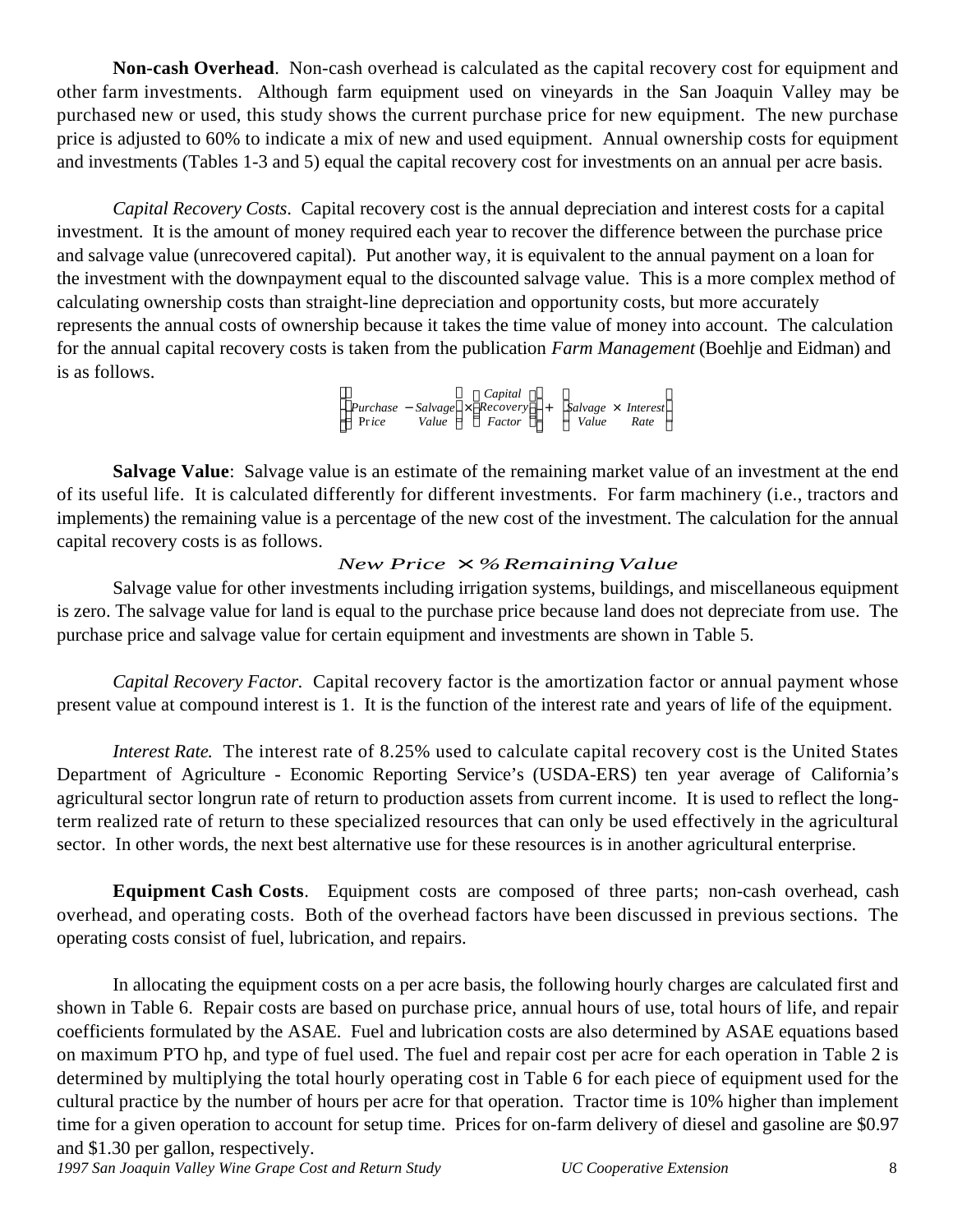**Acknowledgment**. Appreciation is expressed to those growers and other cooperators who provided support for this study.

## **REFERENCES**

- American Society of Agricultural Engineers. (ASAE). 1994. *American Society of Agricultural Engineers Standards Yearbook*. St. Joseph, Missouri.
- Boelje, Michael D., and Vernon R. Eidman. 1984. *Farm Management*. John Wiley and Sons. New York, New York
- Integrated Pest Management Education and Publications. 1997. *U.C. Pest management guidelines, Grapes*. *In* M. L. Flint (ed.) UC IPM pest management guidelines. University of California. Division of Agriculture and Natural Resources. Oakland, California. Publication 3339.
- University of California Publications. 1992. *Grape Pest Management*. Second Edition. Division of Agriculture and Natural Resources. Oakland, California. Publication 3343.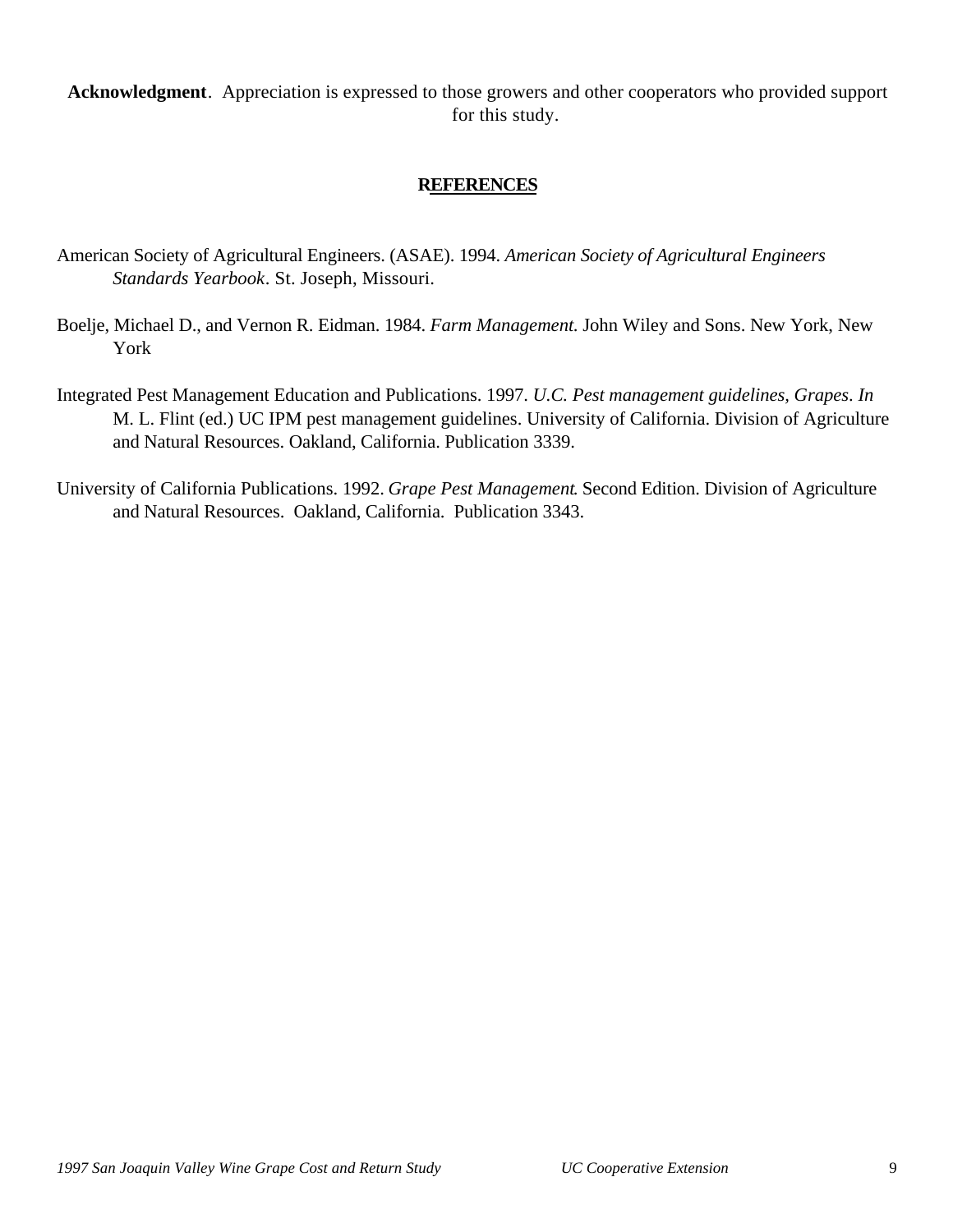#### U.C. COOPERATIVE EXTENSION Table 1. SAMPLE COSTS PER ACRE TO ESTABLISH A WINE GRAPE VINEYARD SAN JOAQUIN VALLEY - 1997

| Labor Rate: \$8.71/hr. machine labor                     | Vines Per Acre: 565 |               |         |
|----------------------------------------------------------|---------------------|---------------|---------|
| \$7.71/hr. non-machine labor                             | Interest Rate: 10%  |               |         |
|                                                          |                     | Cost Per Acre |         |
| Year                                                     | 1st                 | 2nd           | 3rd     |
| Tons Per Acre                                            |                     |               | 6.0     |
| Planting Costs:                                          |                     |               |         |
| Land Preparation - Subsoil 2X                            | \$120               |               |         |
| Land Preparation - Disc 2X                               | \$50                |               |         |
| Land Preparation - Level                                 | \$80                |               |         |
| Land Preparation - Fumigate                              | \$550               |               |         |
| Survey & Layout Vineyard                                 | \$140               |               |         |
| Plant Vines: 565 Per Acre (2% Replant In 2nd Year)       | \$394               | 18            |         |
| Install Trellis System                                   |                     | \$2,078       |         |
| TOTAL PLANTING COSTS                                     | \$1,334             | \$2,096       | \$0     |
| Cultural Costs:                                          |                     |               |         |
| Prune - Dormant                                          |                     | \$46          | 97      |
| Fertilize                                                | \$8                 | 8             | 16      |
| Irrigate                                                 | \$84                | 140           | 207     |
| Pest Control - Vertebrates                               | \$25                | 14            | 14      |
| Training (Sucker, Tie & Train)                           |                     | \$308         | 77      |
| Weed Control - Disc Middle Year 1: 2X & Year 2+ 1X       | \$14                | 7             | 7       |
| Weed Control - Mow Middle Year 1: 2X & Year 2+: $4X$     | \$13                | 27            | 27      |
| Weed Control - Hand Hoe                                  | \$23                |               |         |
| Weed Control - Spot Spray                                |                     |               | \$22    |
| Insect Control - OLR                                     |                     | \$22          | 22      |
| Insect Control - Leafhoppers                             |                     |               | \$29    |
| Disease Control - Dust Mildew 2X                         |                     |               | \$24    |
| Disease Control - Spray Mildew 2X (Wettable Sulfur & SI) |                     |               | \$59    |
| Weed Control - Winter Strip Spray                        | \$13                | 31            | 31      |
| Miscellaneous Costs                                      | \$48                | 48            | 48      |
| Pickup Truck Use                                         | \$34                | 34            | 34      |
| TOTAL CULTURAL COSTS                                     | \$262               | \$685         | \$714   |
| Harvest Costs:                                           |                     |               |         |
| Harvest - Contract                                       |                     |               | \$270   |
| TOTAL HARVEST COSTS                                      | \$0                 | \$0           | \$270   |
| Interest On Operating Capital @ 10%                      | \$62                | \$133         | \$32    |
| TOTAL OPERATING COSTS/ACRE                               | \$1,658             | \$2,914       | \$1,016 |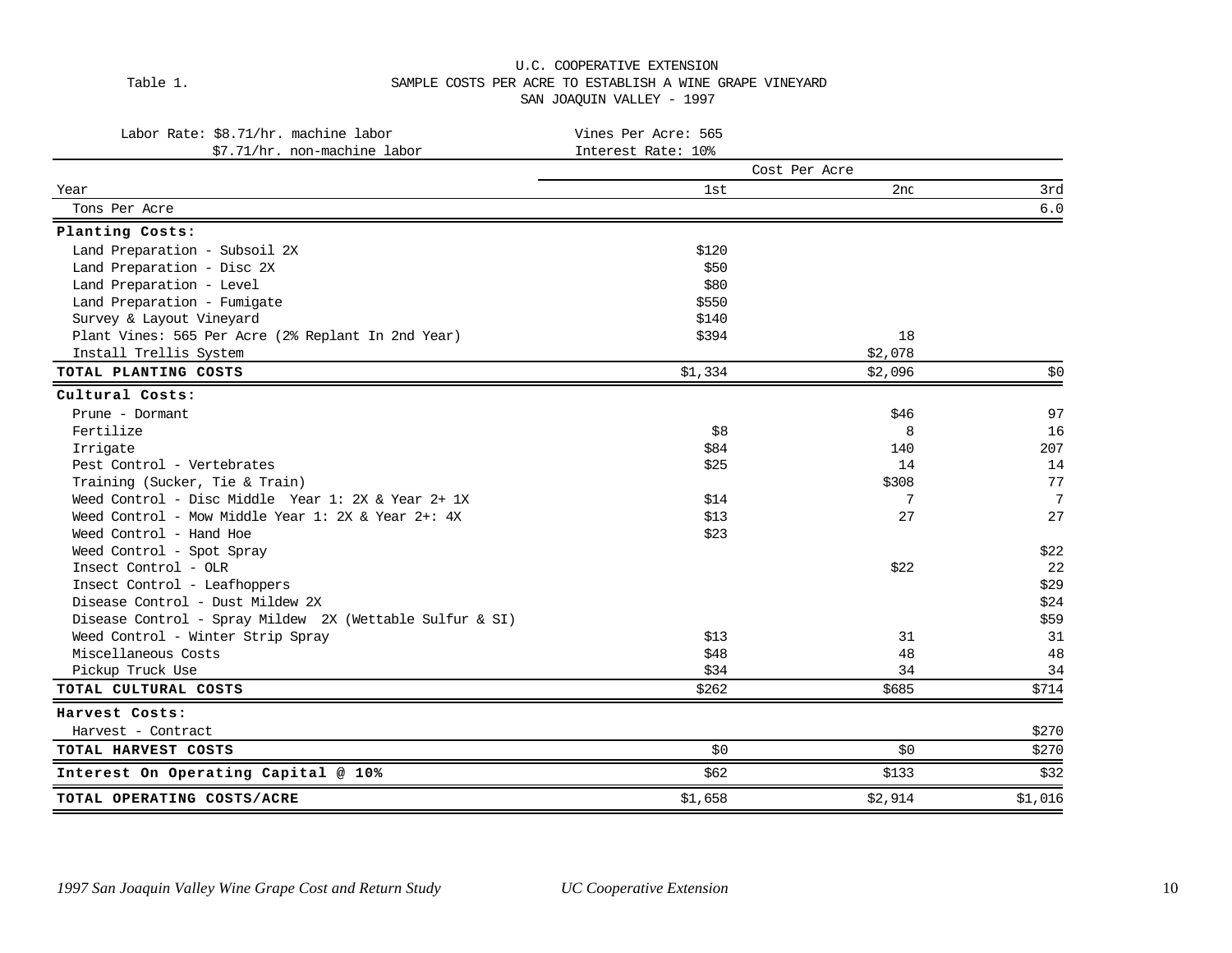| rante T' contrinced                         | Cost Per Acre |         |            |  |  |  |
|---------------------------------------------|---------------|---------|------------|--|--|--|
| Year                                        | 1st           | 2nd     | 3rd        |  |  |  |
| Tons Per Acre                               |               |         | 6.0        |  |  |  |
| Cash Overhead Costs:                        |               |         |            |  |  |  |
| Office Expense                              | \$38          | \$38    | \$38       |  |  |  |
| Liability Insurance                         | \$4           |         | 4          |  |  |  |
| Sanitation Services                         | \$1           |         | 1          |  |  |  |
| Property Taxes                              | \$53          | 53      | 55         |  |  |  |
| Property Insurance                          | \$38          | 38      | 39         |  |  |  |
| Investment Repairs                          | \$24          | 24      | 24         |  |  |  |
| TOTAL CASH OVERHEAD COSTS                   | \$158         | \$158   | \$161      |  |  |  |
| TOTAL CASH COSTS/ACRE                       | \$1,816       | \$3,072 | \$1,177    |  |  |  |
| INCOME/ACRE FROM PRODUCTION                 | \$0           | \$0     | \$1,950    |  |  |  |
| NET CASH COSTS/ACRE FOR THE YEAR            | \$1,816       | \$3,072 | \$0        |  |  |  |
| PROFIT/ACRE ABOVE CASH COSTS                | \$0           | \$0     | \$773      |  |  |  |
| ACCUMULATED NET CASH COSTS/ACRE             | \$1,816       | \$4,888 | \$4,115    |  |  |  |
| Non-Cash Overhead Costs (Capital Recovery): |               |         |            |  |  |  |
| Land @ $$4,500$                             | \$371         | \$371   | \$371      |  |  |  |
| Furrow Irrigation System                    | \$94          | 94      | 94         |  |  |  |
| Shop Building                               | \$13          | 13      | $1\bar{z}$ |  |  |  |
| Shop Tools                                  | \$5           |         | ε          |  |  |  |
| Fuel Tank & Pump                            | \$5           | 5       |            |  |  |  |
| Equipment                                   | \$51          | 24      | <b>75</b>  |  |  |  |
| TOTAL NON-CASH OVERHEAD COST                | \$539         | \$512   | \$566      |  |  |  |
| TOTAL COST/ACRE FOR THE YEAR                | \$2,355       | \$3,584 | \$1,743    |  |  |  |
| INCOME/ACRE FROM PRODUCTION                 | \$0           | \$0     | \$1,950    |  |  |  |
| TOTAL NET COST/ACRE FOR THE YEAR            | \$2,355       | \$3,584 | \$C        |  |  |  |
| NET PROFIT/ACRE ABOVE TOTAL COST            | \$0\$         | \$0     | \$207      |  |  |  |
| TOTAL ACCUMULATED NET COST/ACRE             | \$2,355       | \$5,939 | \$5,732    |  |  |  |

Table 1. Continued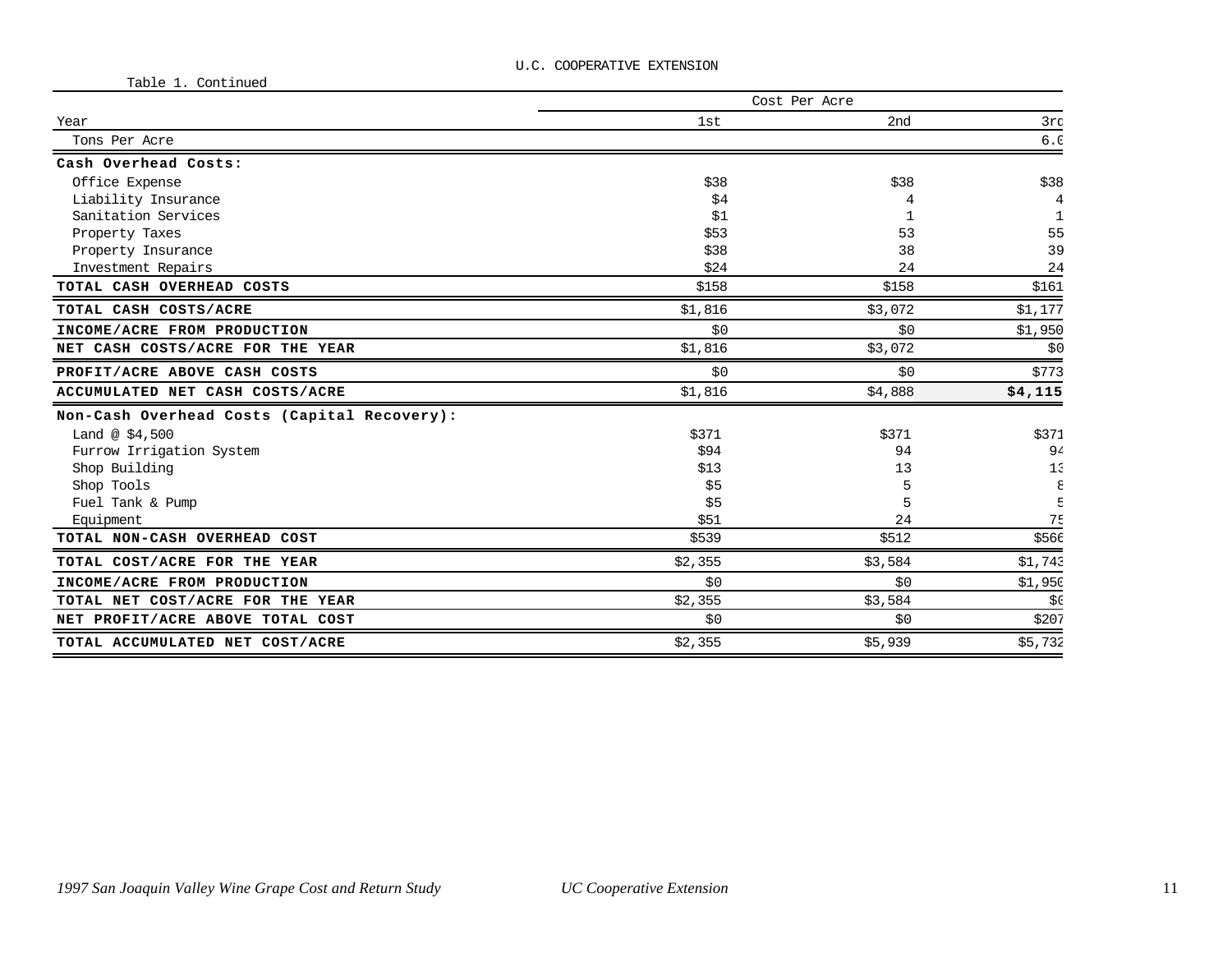#### U.C. COOPERATIVE EXTENSION Table 2.  $\hfill$  COSTS PER ACRE TO PRODUCE WINE GRAPE SAN JOAQUIN VALLEY - 1997

Labor Rate: \$8.71/hr. machine labor **Interest Rate: 10.00%** 

|                                  | \$7.71/hr. non-machine labor |             | ================= | Yield per Acre: 10.0 Ton                                                     |          |             |      |
|----------------------------------|------------------------------|-------------|-------------------|------------------------------------------------------------------------------|----------|-------------|------|
|                                  | Operation                    |             |                   | ---------------------        Cash and Labor Costs per Acre ----------------- |          |             |      |
|                                  | Time                         | Labor       | Fuel, Lube        | Material                                                                     | Custom/  | Total       | Your |
| Operation                        | (Hrs/A)                      | Cost        | & Repairs         | Cost                                                                         | Rent     | Cost        | Cost |
| Cultural:                        |                              |             |                   |                                                                              |          |             |      |
| Prune & Tie                      | 0.00                         | $\mathbf 0$ | 0                 | 0                                                                            | 130      | 130         |      |
| Weed Control - Winter Strip      | 0.25                         | 3           | $\mathbf 1$       | 35                                                                           | 0        | 39          |      |
| Weed Control - Mow Middles 4X    | 1.72                         | 18          | 10                | $\Omega$                                                                     | $\Omega$ | 28          |      |
| Weed Control - Disc Middles 1X   | 0.43                         | 4           | 3                 | 0                                                                            | $\Omega$ | 7           |      |
| Irrigate                         | 5.00                         | 39          | 0                 | 169                                                                          | $\Omega$ | 207         |      |
| Pest Control - Vertebrate Pest   | 0.50                         | 4           | 0                 | 10                                                                           | $\Omega$ | 14          |      |
| Mildew Control - SI              | 1.15                         | 12          | 7                 | 37                                                                           | $\Omega$ | 56          |      |
| OLR & Mildew Control             | 0.38                         | 4           | 2                 | 15                                                                           | $\Omega$ | 21          |      |
| Mildew Control - Wettable Sulfur | 0.38                         | 4           | 2                 | 2                                                                            | $\Omega$ | 8           |      |
| Fertilize                        | 0.00                         | $\Omega$    | 0                 | 16                                                                           | $\Omega$ | 16          |      |
| Insect Control - Leafhopper      | 0.38                         | 4           | 2                 | 22                                                                           | $\Omega$ | 28          |      |
| Weed Control - Spot Spray        | 0.25                         | 3           | $\mathbf{1}$      | 18                                                                           | $\Omega$ | 22          |      |
| Mildew Control - Dust Sulfur 4X  | 0.71                         | 7           | 3                 | 10                                                                           | $\Omega$ | 21          |      |
| Miscellaneous Costs              | 1.00                         | 44          | 4                 | $\Omega$                                                                     | $\Omega$ | 48          |      |
| Pickup Truck Use                 | 2.38                         | 25          | 9                 | $\Omega$                                                                     | $\Omega$ | 34          |      |
| TOTAL CULTURAL COSTS             | 14.53                        | 170         | 47                | 335                                                                          | 130      | $ -$<br>682 |      |
| Harvest:                         |                              |             |                   |                                                                              |          |             |      |
| Harvest & Haul - Contract        | 0.00                         | $\mathbf 0$ | 0                 | $\Omega$                                                                     | 450      | 450         |      |
| TOTAL HARVEST COSTS              | 0.00                         | $\mathbf 0$ | 0                 | $\mathbf 0$                                                                  | 450      | 450         |      |
| Interest on operating capital @  | $10.00\%$                    |             |                   |                                                                              |          | 34          |      |
| TOTAL OPERATING COSTS/ACRE       |                              | 170         | 47                | 335                                                                          | 580      | 1166        |      |
| CASH OVERHEAD:                   |                              |             |                   |                                                                              |          |             |      |
| Office Expense                   |                              |             |                   |                                                                              |          | 39          |      |
| Liability Insurance              |                              |             |                   |                                                                              |          | 5           |      |
| Property Taxes                   |                              |             |                   |                                                                              |          | 89          |      |
| Property Insurance               |                              |             |                   |                                                                              |          | 64          |      |
| Investment Repairs               |                              |             |                   |                                                                              |          | 25          |      |
| TOTAL CASH OVERHEAD COSTS        |                              |             |                   |                                                                              |          | 221         |      |
| TOTAL CASH COSTS/ACRE            |                              |             |                   |                                                                              |          | 1387        |      |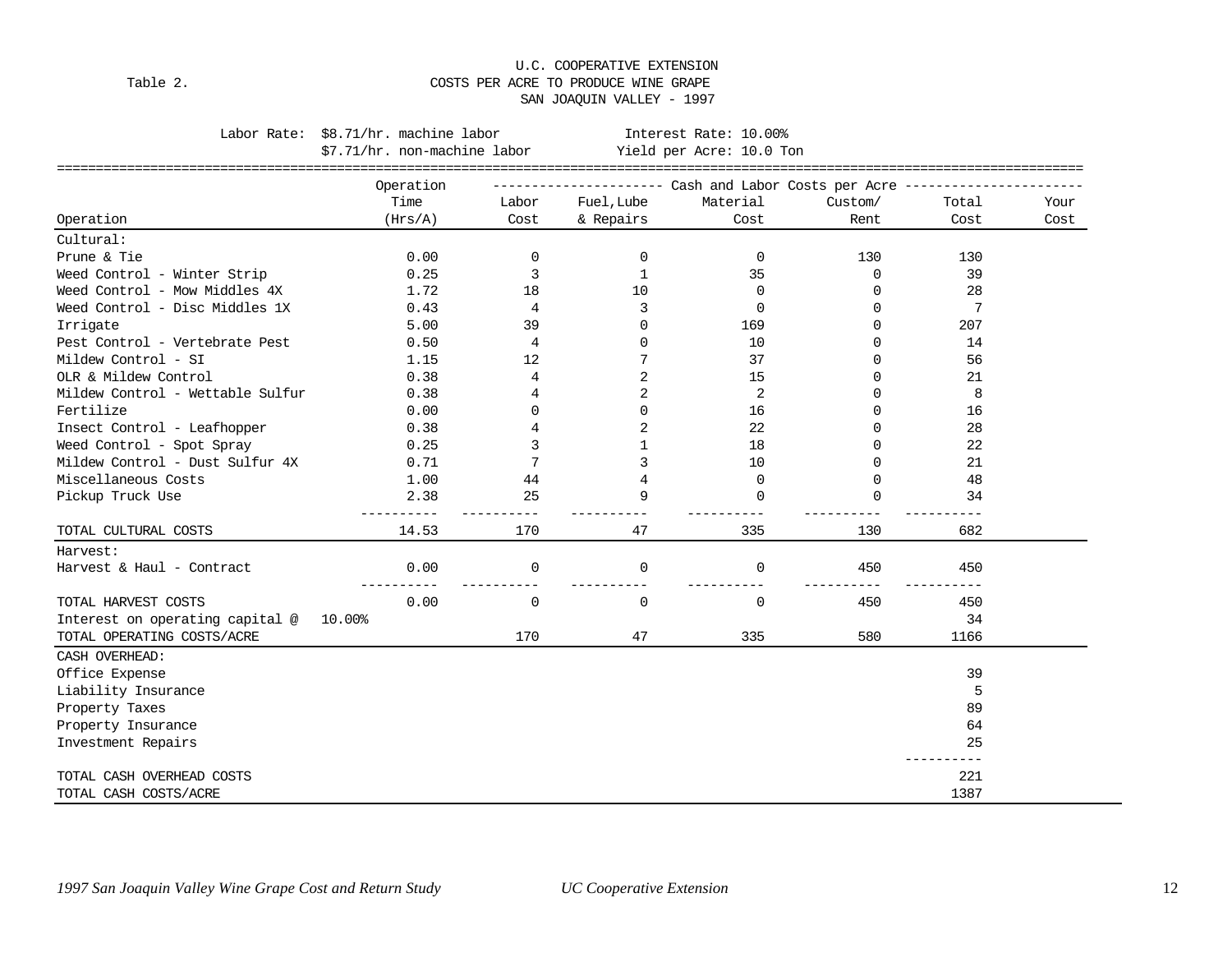Table 2. Continued

| NON-CASH OVERHEAD:            |               |                   |       |
|-------------------------------|---------------|-------------------|-------|
|                               | Per producing | -- Annual Cost -- | Total |
| Investment                    | Acre          | Capital Recovery  | Cost  |
| --------                      |               | ------------      |       |
| Land                          | 4696          | 387               | 387   |
| Drip Irrigation System        | 1036          | 98                | 98    |
| Buildings                     | 150           | 13                | 13    |
| Shop Tools                    | 43            | 5                 | 5     |
| Fuel Tanks & Pump             | 52            | 5                 | 5     |
| Vineyard Establishment        | 6310          | 621               | 621   |
| Equipment                     | 590           | 77                | 77    |
| TOTAL NON-CASH OVERHEAD COSTS | 12877         | 1207              | 1207  |
| TOTAL COSTS/ACRE              |               |                   | 2593  |
|                               |               |                   |       |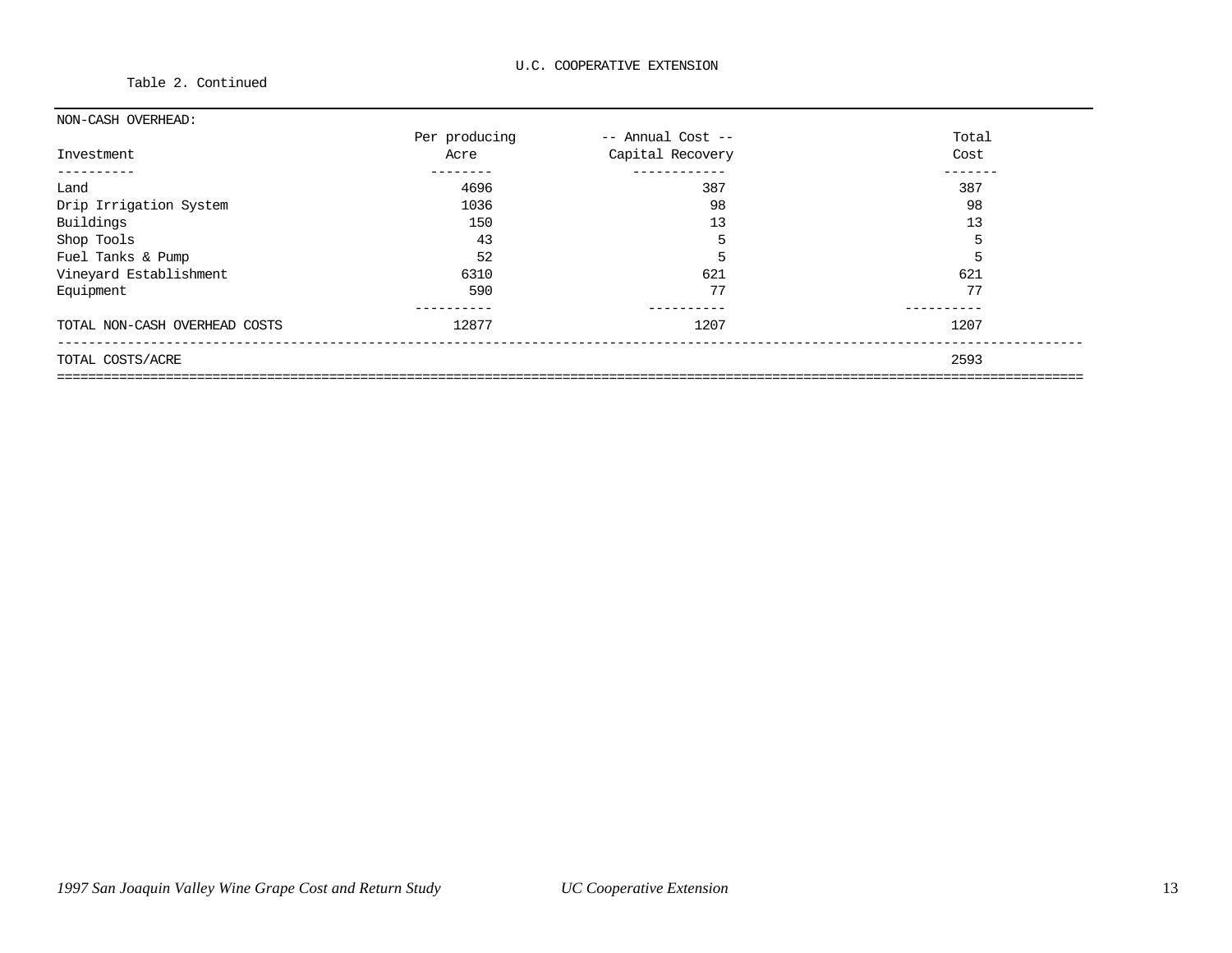| Table 3. | COSTS AND RETURNS PER ACRE TO PRODUCE WINE GRAPE<br>SAN JOAQUIN VALLEY - 1997 |                                        |      |                                        |                         |              |  |  |  |
|----------|-------------------------------------------------------------------------------|----------------------------------------|------|----------------------------------------|-------------------------|--------------|--|--|--|
|          | Labor Rate: \$8.71/hr. machine labor [Interest Rate: 10.00%]                  | \$7.71/hr. non-machine labor           |      |                                        |                         |              |  |  |  |
|          |                                                                               | Quantity/Acre Unit Cost/Unit Cost/Acre |      |                                        | Price or Value or       | Your<br>Cost |  |  |  |
|          | GROSS RETURNS<br>Wine Grape                                                   |                                        |      | 10.00 Ton 325.00                       | 3250                    |              |  |  |  |
|          | TOTAL GROSS RETURNS FOR WINE GRAPE                                            |                                        |      |                                        | ----------<br>3250      |              |  |  |  |
|          | OPERATING COSTS<br>Contract:                                                  |                                        |      |                                        |                         |              |  |  |  |
|          | Pruning                                                                       | 565.00                                 | Vine | 0.23                                   | 130                     |              |  |  |  |
|          | Harvest & Haul                                                                | 10.00                                  | Ton  | 45.00                                  | 450                     |              |  |  |  |
|          | Herbicide:                                                                    |                                        |      |                                        |                         |              |  |  |  |
|          | Surflan                                                                       | 0.30                                   | Gal  | 77.75                                  | 23                      |              |  |  |  |
|          | Goal $1.6E$                                                                   | 1.20                                   | Pint | 9.79                                   | 12                      |              |  |  |  |
|          | Roundup                                                                       | 3.00                                   | Pint | 5.95                                   | 18                      |              |  |  |  |
|          | Water:                                                                        |                                        |      |                                        |                         |              |  |  |  |
|          | Irrigation                                                                    | 30.00                                  |      | AcIn<br>5.63                           | 169                     |              |  |  |  |
|          | Rodenticide:                                                                  |                                        |      |                                        |                         |              |  |  |  |
|          | Rodent Bait                                                                   | 5.00                                   | Lb   | 2.05                                   | 10                      |              |  |  |  |
|          | Fungicide:                                                                    |                                        |      |                                        |                         |              |  |  |  |
|          | Kocide                                                                        | 4.00                                   | Lb   | 2.24                                   | 9                       |              |  |  |  |
|          | Rubigan EC                                                                    | 13.00                                  | Oz   | 2.19                                   | 28                      |              |  |  |  |
|          | Wettable Sulfur                                                               | 6.00                                   | Lb   | 0.56                                   | $\overline{\mathbf{3}}$ |              |  |  |  |
|          | Dusting Sulfur                                                                | 60.00                                  | Lb   | 0.17                                   | 10                      |              |  |  |  |
|          | Insecticide:                                                                  |                                        |      |                                        |                         |              |  |  |  |
|          | Cryolite                                                                      | 5.00                                   | ГP   | 2.68                                   | 13                      |              |  |  |  |
|          | Provado                                                                       | 0.70                                   | Oz   | 31.50                                  | 22                      |              |  |  |  |
|          | Fertilizer:                                                                   |                                        |      |                                        |                         |              |  |  |  |
|          | $UN-32$                                                                       | 40.00                                  | Lb N | 0.41                                   | 16                      |              |  |  |  |
|          | Labor (machine)                                                               | 10.84                                  | Hrs  | 8.71                                   | 94                      |              |  |  |  |
|          | Labor (non-machine)                                                           | 9.80                                   | Hrs  | 7.71                                   | 76                      |              |  |  |  |
|          | $Fuel - Gas$                                                                  | $4.46$ Gal                             |      | 1.30                                   | 6                       |              |  |  |  |
|          | Fuel - Diesel                                                                 | 18.59                                  | Gal  | 0.97                                   | 18                      |              |  |  |  |
|          | Lube                                                                          |                                        |      |                                        | $\overline{4}$          |              |  |  |  |
|          | Machinery repair                                                              |                                        |      |                                        | 19                      |              |  |  |  |
|          | Interest on operating capital @ 10.00%                                        |                                        |      |                                        | 34<br>----------        |              |  |  |  |
|          | TOTAL OPERATING COSTS/ACRE                                                    |                                        |      | -----------------------------------    | 1166                    |              |  |  |  |
|          | -----------------------------<br>NET RETURNS ABOVE OPERATING COSTS            |                                        |      |                                        | 2084                    |              |  |  |  |
|          |                                                                               |                                        |      | -------------------------------------- |                         |              |  |  |  |

*1997 San Joaquin Valley Wine Grape Cost and Return Study UC Cooperative Extension* 14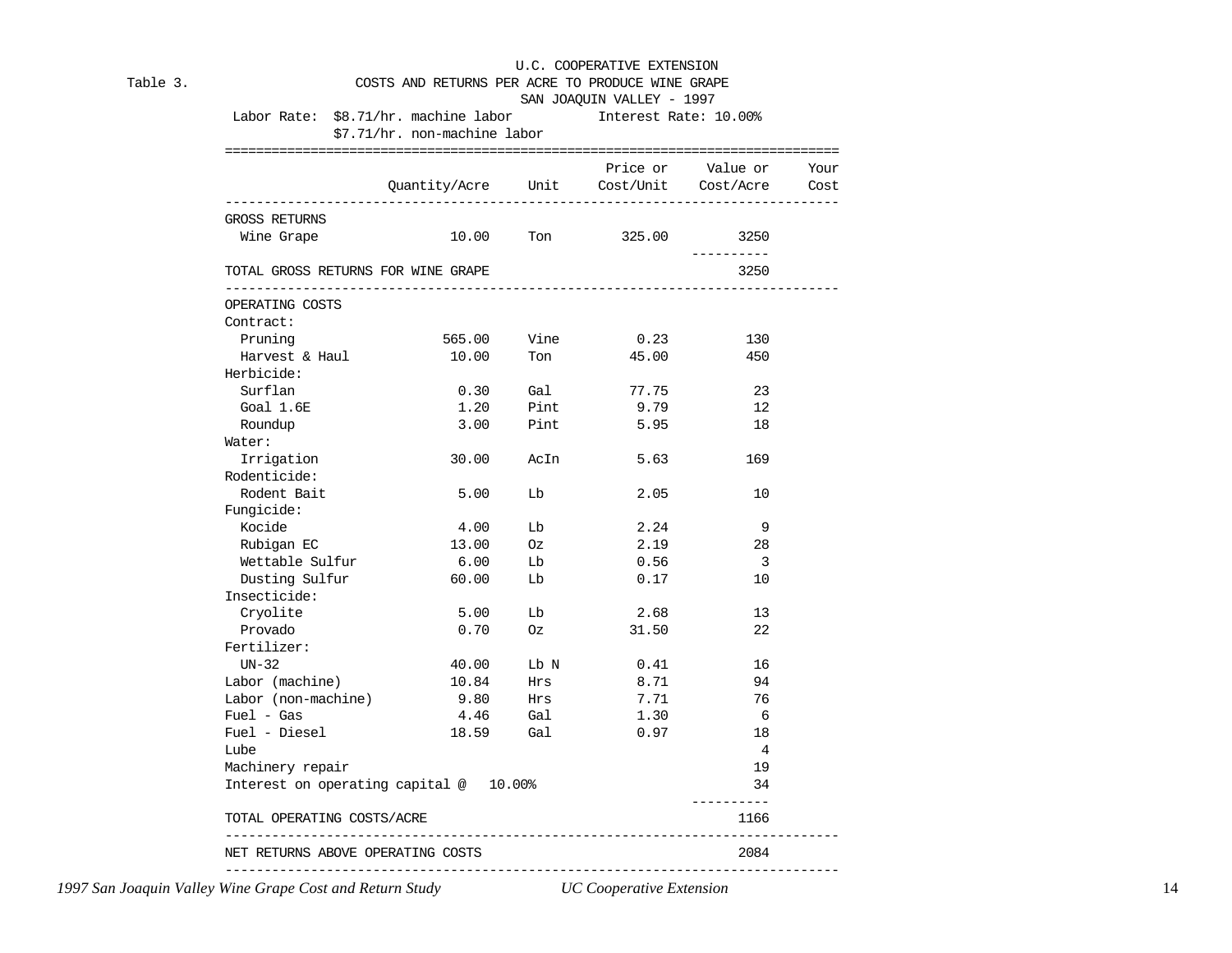| Table 3. Continued                                          |      |  |
|-------------------------------------------------------------|------|--|
| CASH OVERHEAD COSTS:                                        |      |  |
| Office Expense                                              | 39   |  |
| Liability Insurance                                         | 5    |  |
| Property Taxes                                              | 89   |  |
| Property Insurance                                          | 64   |  |
| Investment Repairs                                          | 25   |  |
| TOTAL CASH OVERHEAD COSTS/ACRE                              | 221  |  |
| TOTAL CASH COSTS/ACRE                                       | 1387 |  |
| . <u>.</u> .<br>NON-CASH OVERHEAD COSTS (CAPITAL RECOVERY): |      |  |
| Land                                                        | 387  |  |
| Drip Irrigation System                                      | 98   |  |
| Buildings                                                   | 13   |  |
| Shop Tools                                                  | 5    |  |
| Fuel Tanks & Pump                                           | 5    |  |
| Vineyard Establishment                                      | 621  |  |
| Equipment                                                   | 77   |  |
| TOTAL NON-CASH OVERHEAD COSTS/ACRE                          | 1207 |  |
| TOTAL COSTS/ACRE                                            | 2593 |  |
| NET RETURNS ABOVE TOTAL COSTS                               | 657  |  |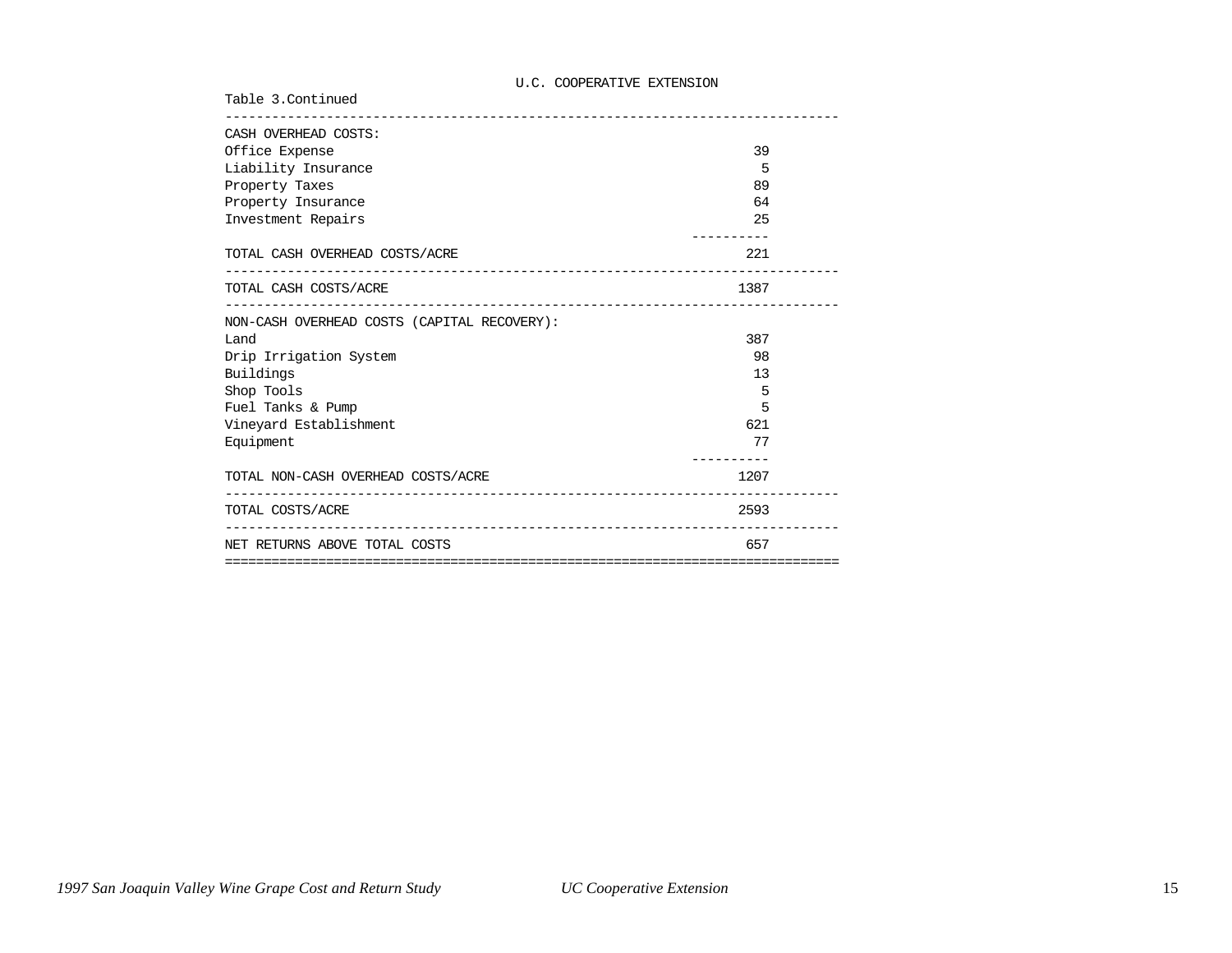## Table 4. MONTHLY CASH COSTS PER ACRE TO PRODUCE WINE GRAPE

SAN JOAQUIN VALLEY - 1997

| Beginning JAN 97                                              | JAN                                | FEB          | <b>MAR</b>      | APR | MAY             | JUN            | JUL | AUG        | <b>SEP</b> | <b>OCT</b> | <b>NOV</b> | DEC  | TOTAL           |
|---------------------------------------------------------------|------------------------------------|--------------|-----------------|-----|-----------------|----------------|-----|------------|------------|------------|------------|------|-----------------|
| Ending<br>DEC 97                                              | 97                                 | 97           | 97              | 97  | 97              | 97             | 97  | 97         | 97         | 97         | 97         | 97   |                 |
| Cultural:                                                     |                                    |              |                 |     |                 |                |     |            |            |            |            |      |                 |
| Prune & Tie                                                   | 130                                |              |                 |     |                 |                |     |            |            |            |            |      | 130             |
| Weed Control - Winter Strip                                   |                                    |              | 39              |     |                 |                |     |            |            |            |            |      | 39              |
| Weed Control - Mow Middle 4X                                  |                                    |              | $7\phantom{.0}$ | 7   | $7\overline{ }$ | $\overline{7}$ |     |            |            |            |            |      | 28              |
| Weed Control - Disc Middles                                   |                                    |              | $7\phantom{.0}$ |     |                 |                |     |            |            |            |            |      | $7\phantom{.0}$ |
| Irrigate                                                      |                                    |              | 23              | 23  | 23              | 46             | 46  | 23         | 23         |            |            |      | 207             |
| Pest Control - Vertebrate                                     |                                    |              | 14              |     |                 |                |     |            |            |            |            |      | 14              |
| Mildew Control - SI                                           |                                    |              |                 | 24  | 15              | 17             |     |            |            |            |            |      | 56              |
| OLR & Mildew Control                                          |                                    |              |                 | 21  |                 |                |     |            |            |            |            |      | 21              |
| Mildew Control - Wettable Sulfur                              |                                    |              |                 | 8   |                 |                |     |            |            |            |            |      | 8               |
| Fertilize                                                     |                                    |              |                 |     | 8               | 8              |     |            |            |            |            |      | 16              |
| Insect Control - Leafhopper                                   |                                    |              |                 |     |                 | 28             |     |            |            |            |            |      | 28              |
| Weed Control - Spot Spray                                     |                                    |              |                 |     |                 | 22             |     |            |            |            |            |      | 22              |
| Mildew Control - Dust Sulfur 4X                               |                                    |              |                 |     |                 | 21             |     |            |            |            |            |      | 21              |
| Miscellaneous Costs                                           |                                    |              |                 | 4   | 4               | 4              | 4   | 4          | 4          | 4          | 4          | 4    | 48              |
| Pickup Truck Use                                              | 3                                  | 3            | 3               | 3   | 3               | 3              | 3   | 3          | 3          | 3          | 3          | 3    | 34              |
| TOTAL CULTURAL COSTS                                          | 137                                | 7            | 97              | 90  | 60              | 157            | 53  | 30         | 30         | 7          | 7          | 7    | 682             |
| Harvest:                                                      |                                    |              |                 |     |                 |                |     |            |            |            |            |      |                 |
| Harvest & Haul - Contract                                     |                                    |              |                 |     |                 |                |     |            | 450        |            |            |      | 450             |
| TOTAL HARVEST COSTS                                           |                                    |              |                 |     |                 |                |     |            | 450        |            |            |      | 450             |
| ________________________________<br>Interest on oper. capital | 1                                  | $\mathbf{1}$ | 2               | 3   | 3               | 5              | 5   | 5          | 9          | $-0$       | $-0$       | $-0$ | 34              |
| -----------------<br>TOTAL OPERATING COSTS/ACRE               | <u>____________________</u><br>138 | 8            | 99              | 93  | 64              | 161            | 58  | ----<br>35 | 489        | 7          | 7          | 7    | 1166            |
| _______________________________<br><b>OVERHEAD:</b>           |                                    |              |                 |     |                 |                |     |            |            |            |            |      |                 |
| Office Expense                                                | 3                                  | 3            | 3               | 3   | 3               | 3              | 3   | 3          | 3          | 3          | 3          | 3    | 39              |
| Liability Insurance                                           | 5                                  |              |                 |     |                 |                |     |            |            |            |            |      | 5               |
| Property Taxes                                                | 45                                 |              |                 |     |                 |                | 45  |            |            |            |            |      | 89              |
| Property Insurance                                            | 32                                 |              |                 |     |                 |                | 32  |            |            |            |            |      | 64              |
| Investment Repairs                                            | 2                                  | 2            | 2               | 2   | 2               | 2              | 2   | 2          | 2          | 2          | 2          | 2    | 25              |
| TOTAL CASH OVERHEAD COSTS                                     | 86                                 | 5            | 5               | 5   | 5               | 5              | 82  | 5          | 5          | 5          | 5          | 5    | 221             |
| TOTAL CASH COSTS/ACRE                                         | 224                                | 13           | 104             | 99  | 69              | 167            | 140 | 40         | 494        | 12         | 12         | 12   | 1387            |

*1997 San Joaquin Valley Wine Grape Cost and Return Study UC Cooperative Extension* 16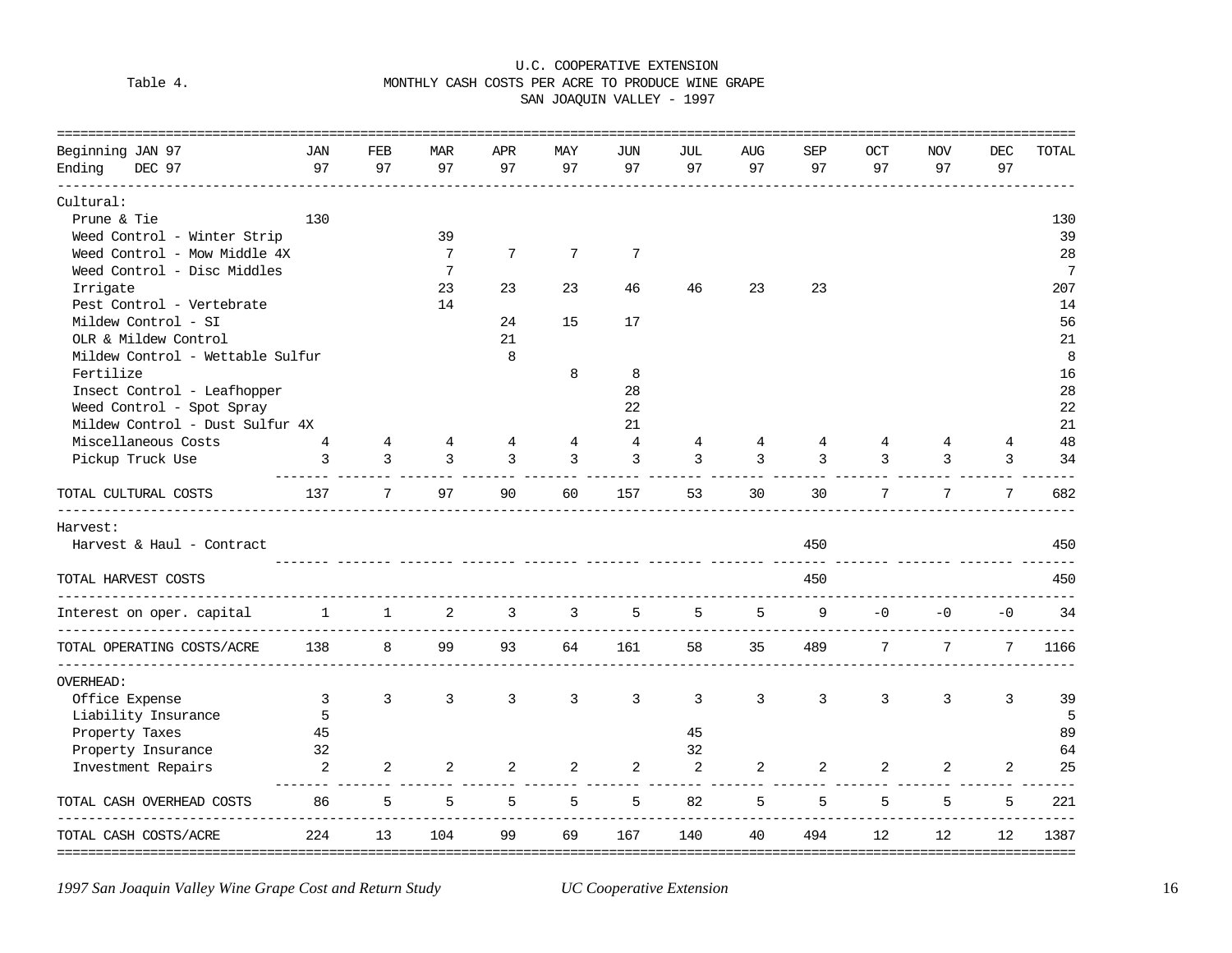#### Table 5. WHOLE FARM ANNUAL EQUIPMENT, INVESTMENT, AND BUSINESS OVERHEAD COSTS SAN JOAQUIN VALLEY - 1997

#### ANNUAL EQUIPMENT COSTS

|                                     |          |                 |         |                                           | - Cash Overhead - |       |       |
|-------------------------------------|----------|-----------------|---------|-------------------------------------------|-------------------|-------|-------|
| Description<br>Yr                   |          | Yrs             | Salvage | Capital<br>Price Life Value Recovery ance | Insur-            | Taxes | Total |
| 97 50 HP 2WD Tractor                | 29923    | 12              | 7481    | 3634                                      | 133               | 187   | 3954  |
| 97 75 HP 2WD Tractor                | 29953    | 12              | 7489    | 3637                                      | 133               | 187   | 3958  |
| 97 Disc - Offset $8'$               | 9000     | 10              | 1592    | 1248                                      | 38                | 53    | 1339  |
| $97$ Duster - 3 Pt                  | 2520     | 16              | 214     | 282                                       | 10                | 14    | 306   |
| 97 Mower/Chopper - 8'               | 3672 10  |                 | 649     | 509                                       | 15                | 22    | 546   |
| 97 Vineyard Sprayer - 500 Gal       | 17746 10 |                 | 3138    | 2461                                      | 74                | 104   | 2639  |
| 97 Pickup Truck - $1/2$ Ton $16226$ |          | $7\overline{ }$ | 6155    | 2459                                      | 80                | 112   | 2650  |
| 97 Weed Sprayer - 100 Gal 2339 10   |          |                 | 414     | 324                                       | 10                | 14    | 348   |
| TOTAL                               | 111379   |                 | 27132   | 14554                                     | 494               | 693   | 15740 |
| 60% of New Cost *                   | 66827    |                 | 16279   | 8732                                      | 296               | 416   | 9444  |
|                                     |          |                 |         |                                           |                   |       |       |

\* Used to reflect a mix of new and used equipment.

#### ANNUAL INVESTMENT COSTS

|                        |            |     |         |          |        |       | Cash Overhead ------ |        |
|------------------------|------------|-----|---------|----------|--------|-------|----------------------|--------|
|                        |            | Yrs | Salvage | Capital  | Insur- |       |                      |        |
| Description            | Price Life |     | Value   | Recovery | ance   | Taxes | Repairs              | Total  |
| INVESTMENT             |            |     |         |          |        |       |                      |        |
| Buildings              | 17200      | 30  | 1720    | 1550     | 67     | 95    | 344                  | 2056   |
| Drip Irrigation System | 119150     | -25 | 11915   | 11244    | 467    | 655   | 2383                 | 14750  |
| Fuel Tanks & Pump      | 5985       | -25 | 599     | 565      | 23     | 33    | 60                   | 681    |
| Land                   | 540000     | -25 | 540000  | 44550    | 3850   | 5400  | $\Omega$             | 53800  |
| Shop Tools             | 5000       | 15  | 500     | 575      | 20     | 28    | 50                   | 672    |
| Vineyard Establishment | 473225     | 23  |         | 46560    | 1687   | 2366  | $\Omega$             | 50613  |
| TOTAL INVESTMENT       | 1160560    |     | 554734  | 105044   | 6115   | 8576  | 2837                 | 122572 |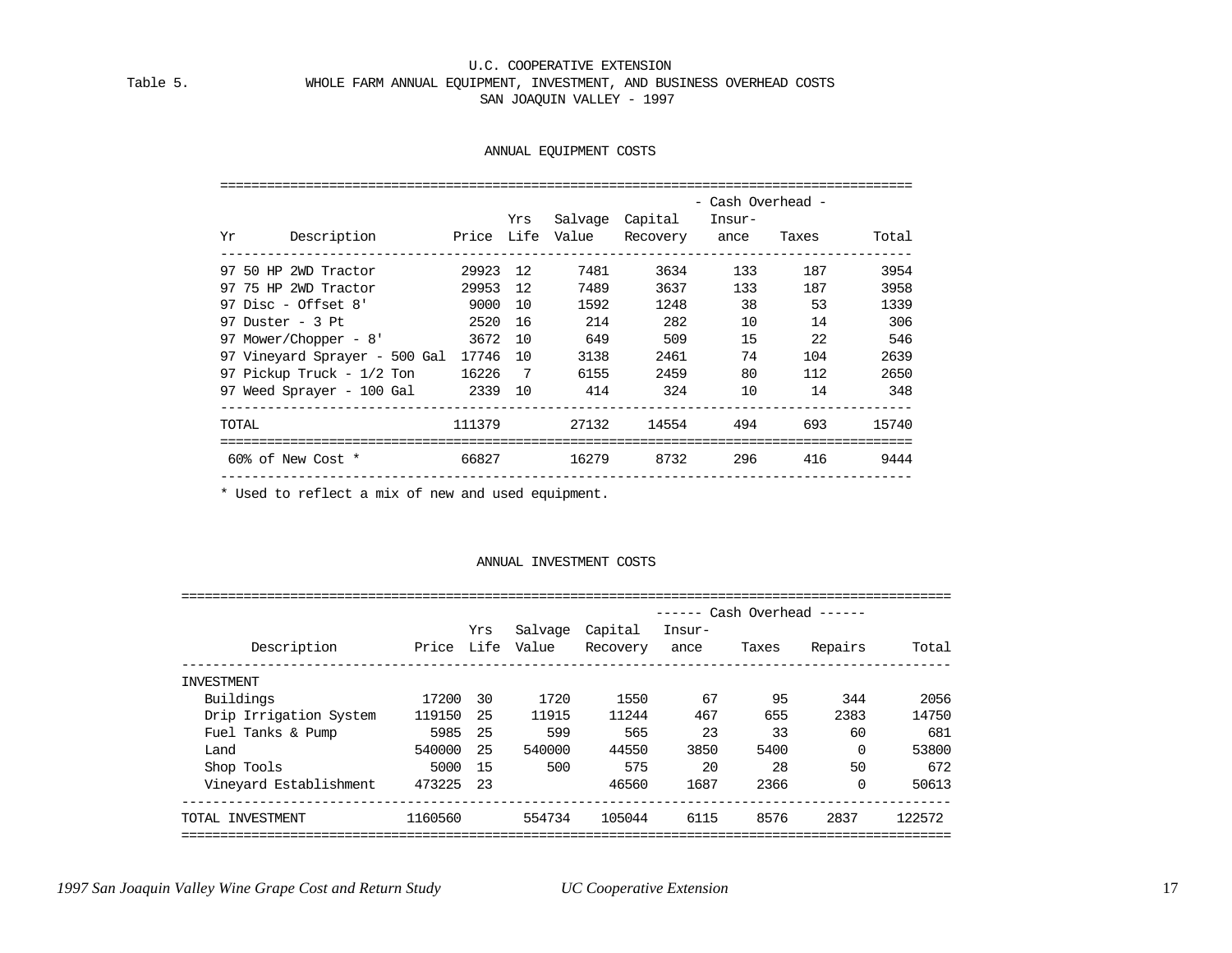#### Table 5. Continued

#### ANNUAL BUSINESS OVERHEAD COSTS

|             | Units/ |      | Price/ | Total |
|-------------|--------|------|--------|-------|
| Description | Farm   | Unit | Unit   | Cost  |
|             |        |      |        |       |

| ____<br>____________<br>$  -$ |                                                |                  |                                      | ____             |
|-------------------------------|------------------------------------------------|------------------|--------------------------------------|------------------|
| ∍<br>.                        | ററ<br>. 00<br>$\lambda$<br>$-1$<br>$\sim$<br>. | .<br>ACL<br>____ | $ -$<br>$\sim$ $\sim$<br>5<br>.<br>. | ⁄⊩ ๒<br>.<br>___ |

Liability Insurance 120.00 Acre 4.38 526

|  | ahl |  |  |
|--|-----|--|--|
|--|-----|--|--|

#### UC COOPERATIVE EXTENSION HOURLY EQUIPMENT COSTS SAN JOAQUIN VALLEY - 1997

|                               |        |          |                   | COSTS PER HOUR |         |                    |           |           |
|-------------------------------|--------|----------|-------------------|----------------|---------|--------------------|-----------|-----------|
|                               | Actual |          | - Cash Overhead - |                |         | -------- Operating | --------- |           |
|                               | Hours  | Capital  | Insur-            |                |         | Fuel &             | Total     | Total     |
| Yr Description                | Used t | Recovery | ance              | Taxes          | Repairs | Lube               | Oper.     | Costs/Hr. |
| 97 50 HP 2WD Tractor          | 1017.0 | 2.14     | 0.08              | 0.11           | 1.27    | 2.74               | 4.01      | 6.34      |
| 97 75 HP 2WD Tractor          | 189.1  | 11.54    | 0.42              | 0.59           | 0.55    | 3.01               | 3.56      | 16.12     |
| 97 Disc - Offset $8'$         | 199.3  | 3.76     | 0.11              | 0.16           | 1.42    | 0.00               | 1.42      | 5.45      |
| 97 Duster - $3$ Pt            | 135.6  | 1.25     | 0.04              | 0.06           | 0.38    | 0.00               | 0.38      | 1.74      |
| 97 Mower/Chopper - 8'         | 200.0  | 1.53     | 0.05              | 0.06           | 1.69    | 0.00               | 1.69      | 3.32      |
| 97 Vineyard Sprayer - 500 Gal | 171.9  | 8.59     | 0.26              | 0.36           | 2.16    | 0.00               | 2.16      | 11.37     |
| 97 Pickup Truck - 1/2 Ton     | 273.1  | 5.40     | 0.18              | 0.25           | 1.18    | 2.80               | 3.98      | 9.80      |
| 97 Weed Sprayer - 100 Gal     | 119.5  | 1.63     | 0.05              | 0.07           | 0.58    | 0.00               | 0.58      | 2.32      |

† Actual hours used equals the combined hours equipment is used for wine grapes and other farm enterprises.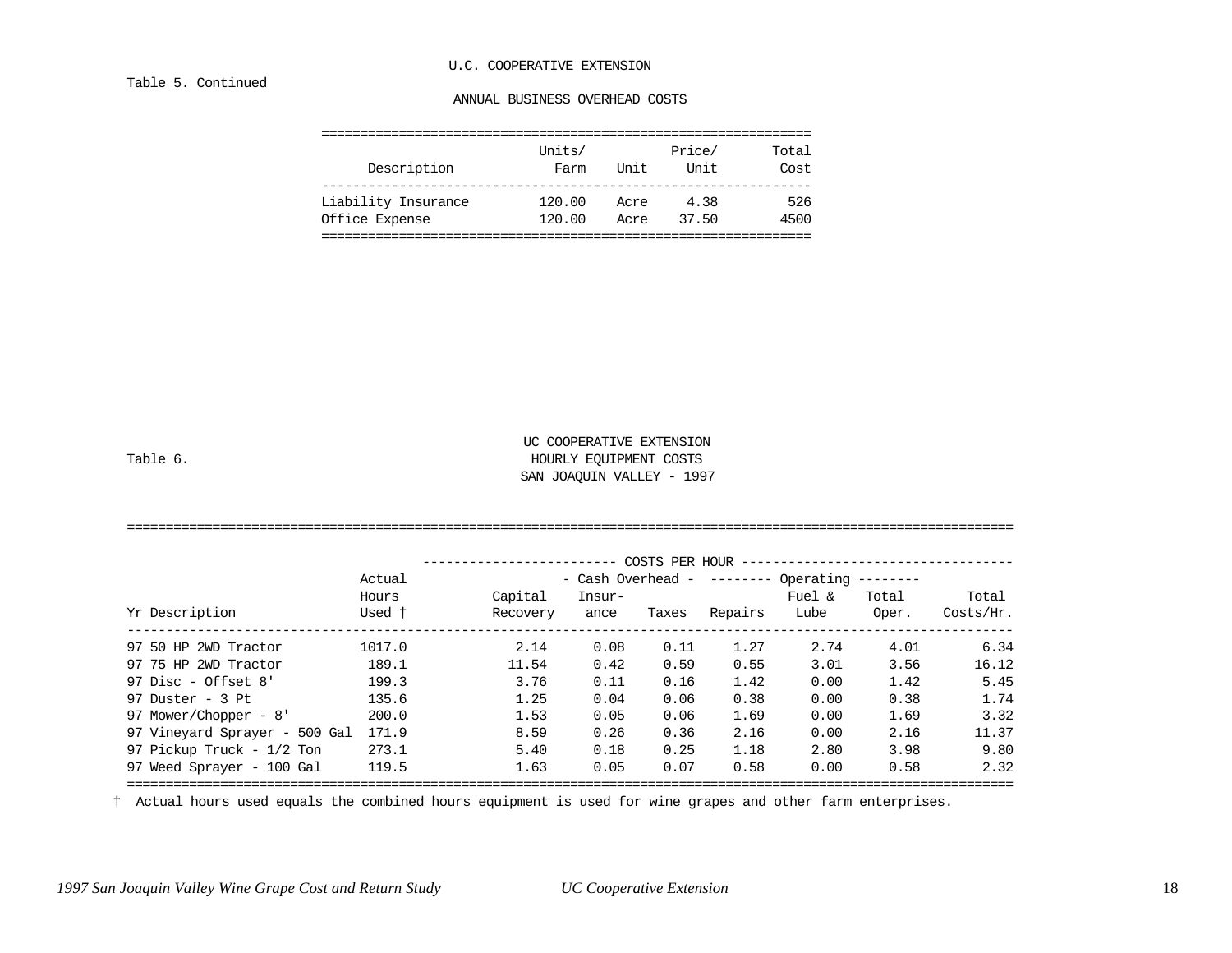#### U.C. COOPERATIVE EXTENSION Table 7. RANGING ANALYSIS

#### SAN JOAQUIN VALLEY - 1997

#### COSTS PER ACRE AT VARYING YIELDS TO PRODUCE WINE GRAPES

|                                  |      |      |      | YIELD (TON/ACRE) |      |                              |      |
|----------------------------------|------|------|------|------------------|------|------------------------------|------|
|                                  | 7.00 | 8.00 |      |                  |      | 9.00 10.00 11.00 12.00 13.00 |      |
| OPERATING COSTS/ACRE:            |      |      |      |                  |      |                              |      |
| Cultural Cost                    | 682  | 682  | 682  | 682              | 682  | 682                          | 682  |
| Harvest Cost                     | 315  | 360  | 405  | 450              | 495  | 540                          | 585  |
| Interest on operating capital 33 |      | 33   | 34   | 34               | 34   | 35                           | 35   |
| TOTAL OPERATING COSTS/ACRE       | 1029 | 1075 | 1120 | 1166             | 1211 | 1256                         | 1302 |
| TOTAL OPERATING COSTS/TON        | 147  | 134  | 124  | 117              | 110  | 105                          | 100  |
| CASH OVERHEAD COSTS/ACRE         | 221  | 221  | 221  | 221              | 221  | 221                          | 221  |
| TOTAL CASH COSTS/ACRE            | 1251 | 1296 | 1341 | 1387             | 1432 | 1478                         | 1523 |
| TOTAL CASH COSTS/TON             | 179  | 162  | 149  | 139              | 130  | 123                          | 117  |
| NON-CASH OVERHEAD COSTS/ACRE     | 1207 | 1207 | 1207 | 1207             | 1207 | 1207                         | 1207 |
| TOTAL COSTS/ACRE                 | 2457 | 2503 | 2548 | 2593             | 2639 | 2684                         | 2730 |
| TOTAL COSTS/TON                  | 351  | 313  | 283  | 259              | 240  | 224                          | 210  |

#### NET RETURNS PER ACRE ABOVE OPERATING COSTS FOR WINE GRAPE

| PRICE<br>(DOLLARS/TON) |      |      |      | YIELD<br>(TON/ACRE) |      |                   |      |
|------------------------|------|------|------|---------------------|------|-------------------|------|
| Wine Grapes            | 7.00 | 8.00 | 9.00 | 10.00               |      | 11.00 12.00 13.00 |      |
| 150.00                 | 21   | 125  | 230  | 334                 | 439  | 544               | 648  |
| 200.00                 | 371  | 525  | 680  | 834                 | 989  | 1144              | 1298 |
| 250.00                 | 721  | 925  | 1130 | 1334                | 1539 | 1744              | 1948 |
| 300.00                 | 1071 | 1325 | 1580 | 1834                | 2089 | 2344              | 2598 |
| 350.00                 | 1421 | 1725 | 2030 | 2334                | 2639 | 2944              | 3248 |
| 400.00                 | 1771 | 2125 | 2480 | 2834                | 3189 | 3544              | 3898 |
| 450.00                 | 2121 | 2525 | 2930 | 3334                | 3739 | 4144              | 4548 |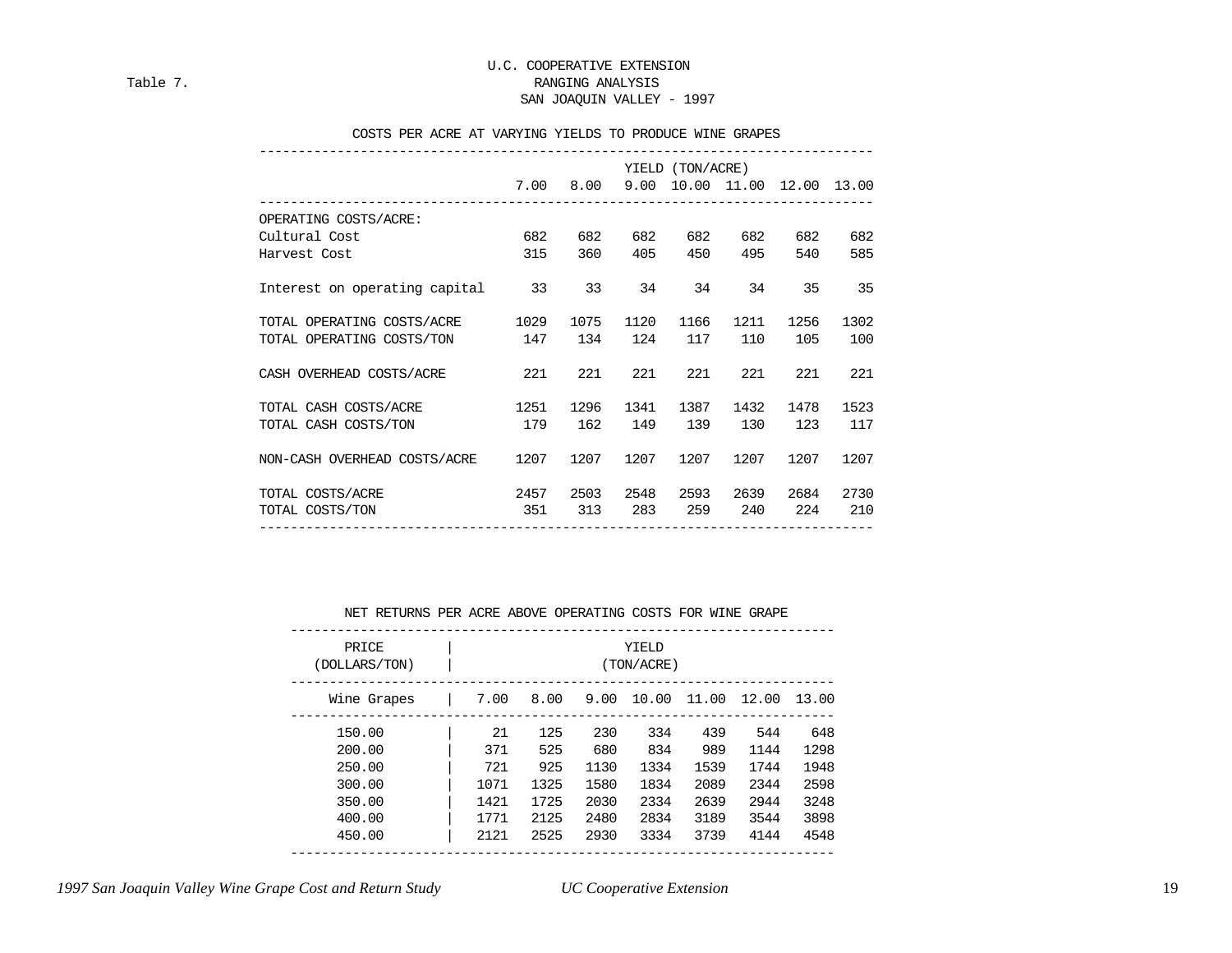#### Table 7. Continued

NET RETURNS PER ACRE ABOVE CASH COSTS FOR WINE GRAPE

| PRICE<br>(DOLLARS/TON) |        |       |      | YIELD<br>(TON/ACRE) |       |             |      |
|------------------------|--------|-------|------|---------------------|-------|-------------|------|
| Wine Grapes            | 7.00   | 8.00  | 9.00 | 10.00               | 11.00 | 12.00 13.00 |      |
| 150.00                 | $-201$ | $-96$ | 9    | 113                 | 218   | 322         | 427  |
| 200.00                 | 149    | 304   | 459  | 613                 | 768   | 922         | 1077 |
| 250.00                 | 499    | 704   | 909  | 1113                | 1318  | 1522        | 1727 |
| 300.00                 | 849    | 1104  | 1359 | 1613                | 1868  | 2122        | 2377 |
| 350.00                 | 1199   | 1504  | 1809 | 2113                | 2418  | 2722        | 3027 |
| 400.00                 | 1549   | 1904  | 2259 | 2613                | 2968  | 3322        | 3677 |
| 450.00                 | 1899   | 2304  | 2709 | 3113                | 3518  | 3922        | 4327 |

NET RETURNS PER ACRE ABOVE TOTAL COSTS FOR WINE GRAPE

| PRICE<br>(DOLLARS/TON) |         |         |         | YIELD<br>(TON/ACRE) |        |             |        |
|------------------------|---------|---------|---------|---------------------|--------|-------------|--------|
| Wine Grapes            | 7.00    | 8.00    | 9.00    | 10.00               | 11.00  | 12.00 13.00 |        |
| 150.00                 | $-1407$ | $-1303$ | $-1198$ | $-1093$             | $-989$ | $-884$      | $-780$ |
| 200.00                 | $-1057$ | $-903$  | $-748$  | $-593$              | $-439$ | $-284$      | $-130$ |
| 250.00                 | $-707$  | $-503$  | $-298$  | $-93$               | 111    | 316         | 520    |
| 300.00                 | $-357$  | $-103$  | 152     | 407                 | 661    | 916         | 1170   |
| 350.00                 | $-7$    | 297     | 602     | 907                 | 1211   | 1516        | 1820   |
| 400.00                 | 343     | 697     | 1052    | 1407                | 1761   | 2116        | 2470   |
| 450.00                 | 693     | 1097    | 1502    | 1907                | 2311   | 2716        | 3120   |